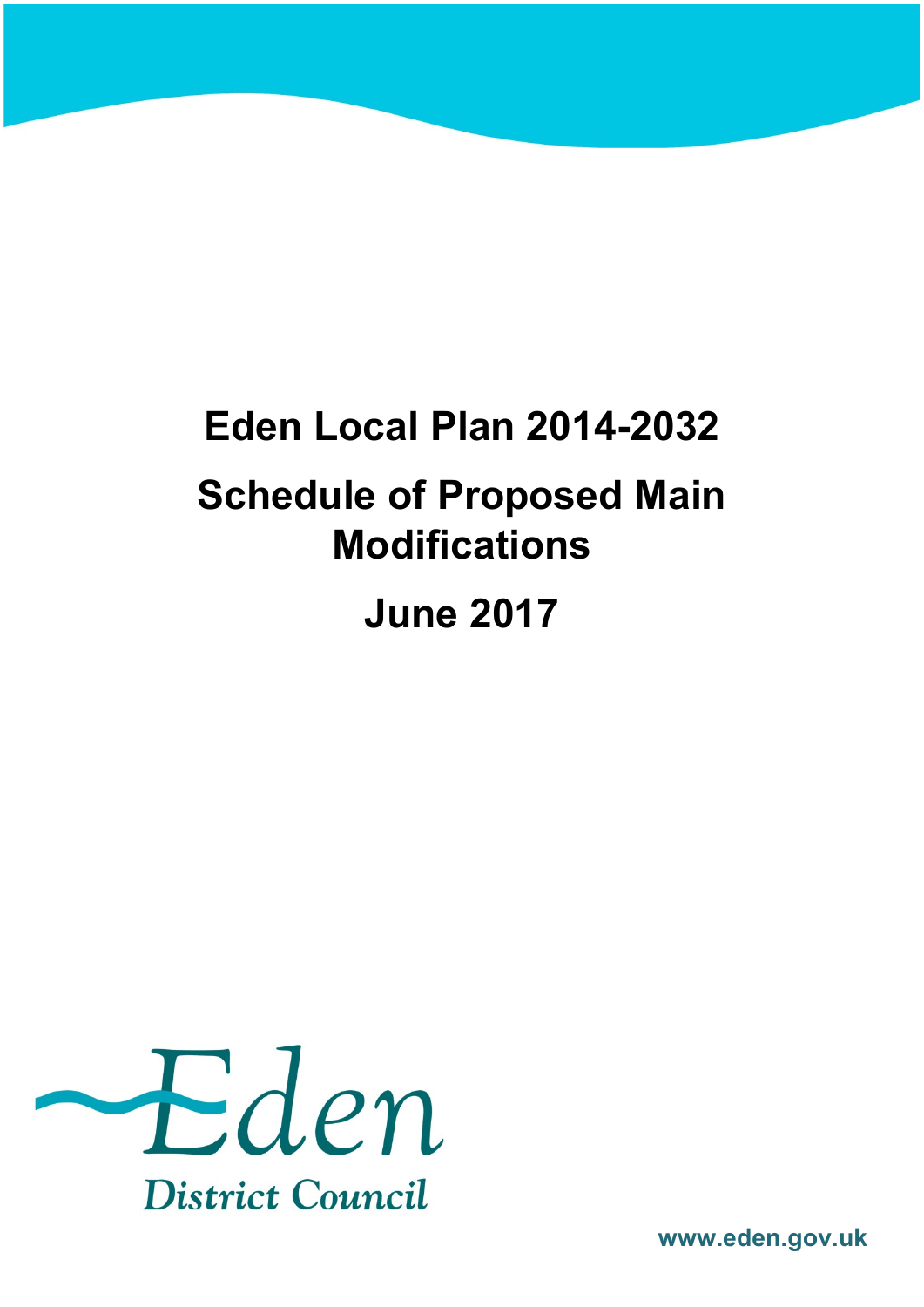## **Contents**

<span id="page-1-0"></span>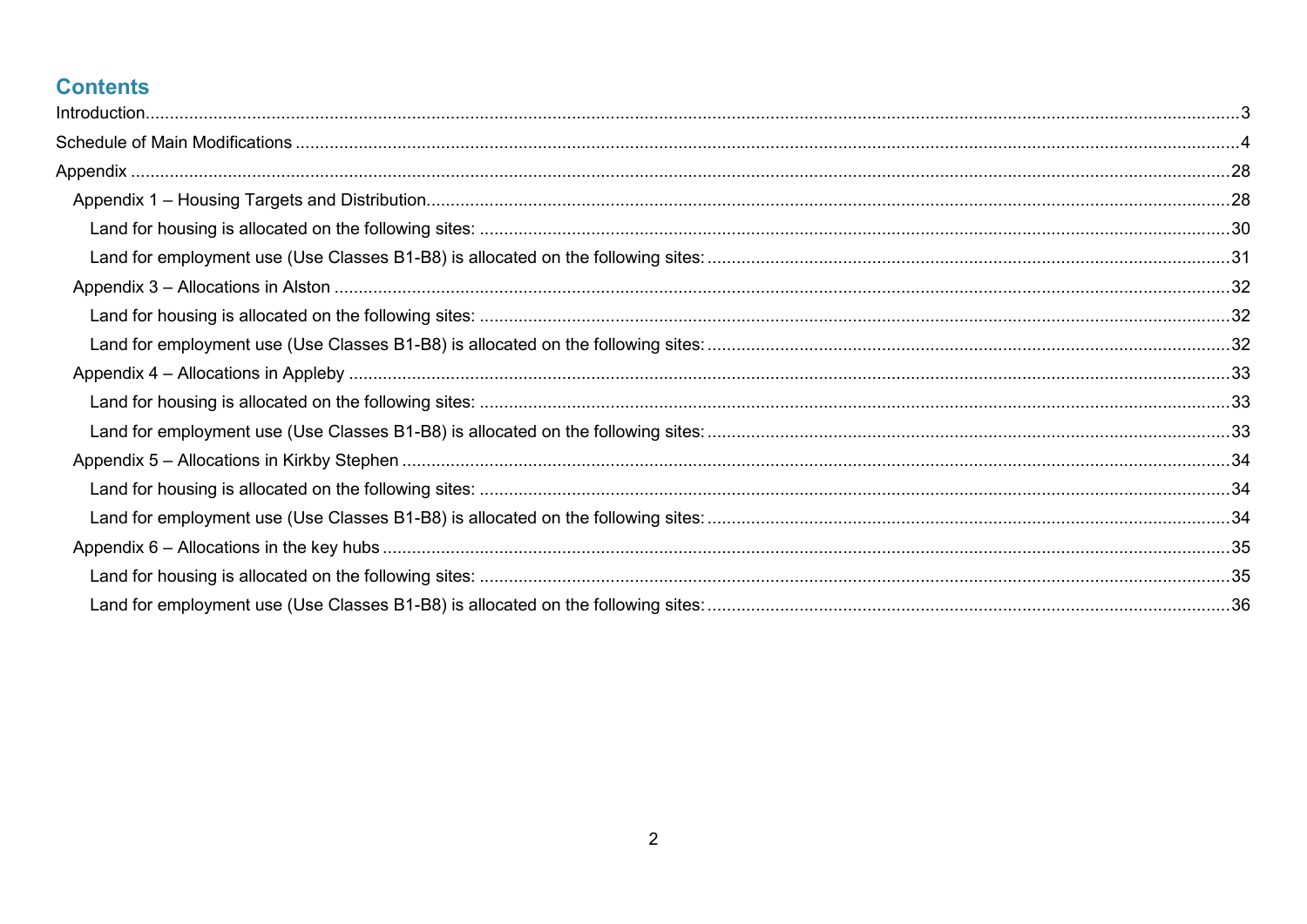## **Introduction**

This schedule sets out changes proposed to be made to the Eden Local Plan 2014 – 2032.

The modifications below are expressed either in the conventional form of strikethrough for deletions and underlining for additions of text, or by specifying the modification in words in *italics*.

The page numbers and paragraph numbering within the schedule refer to the submission draft of the Local Plan, and do not take account of the deletion or addition of text. The proposed modifications are set out within the schedule to follow the order of the Plan.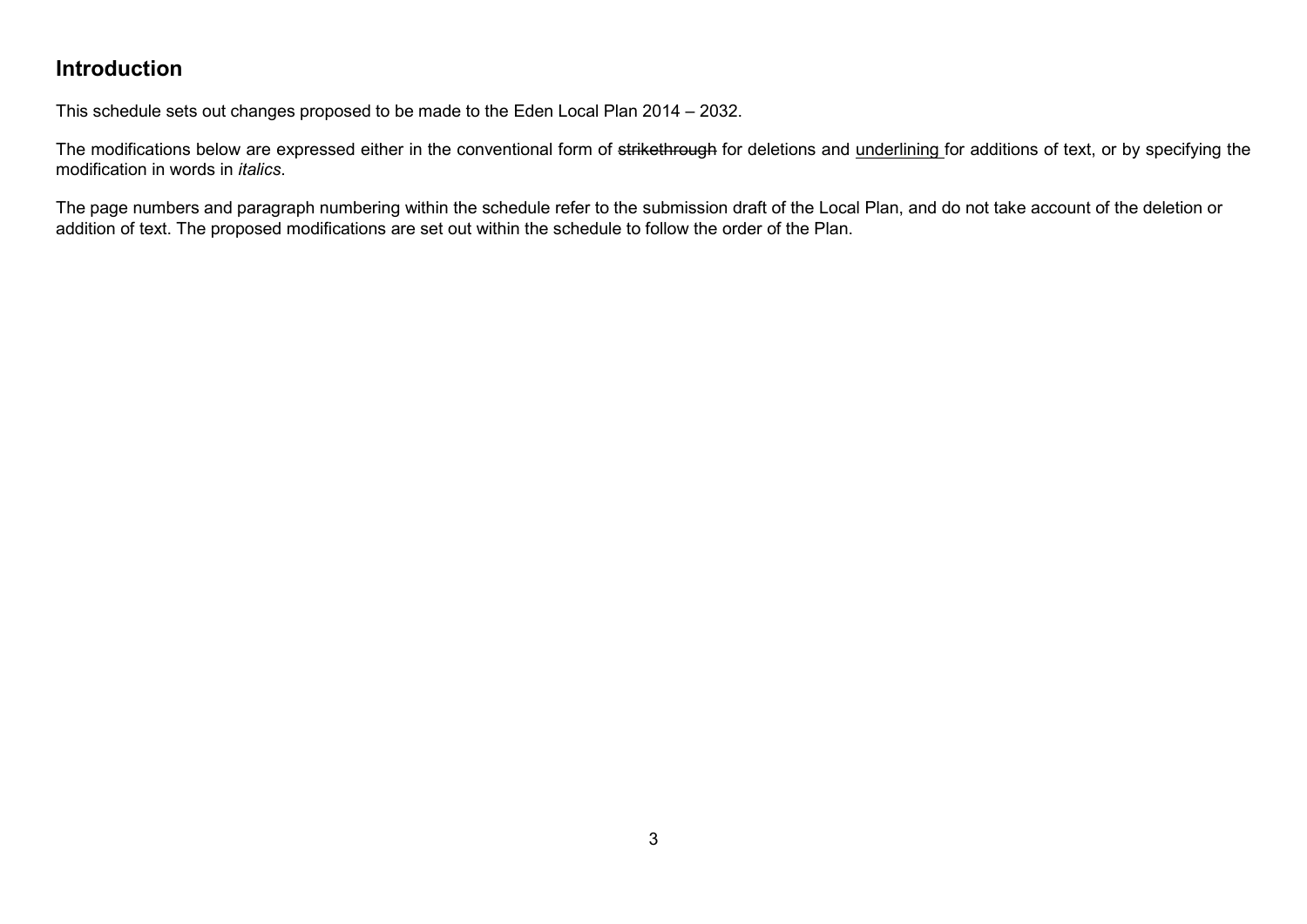#### <span id="page-3-0"></span>**Schedule of Main Modifications**

| Mod<br>Ref  | <b>Policy</b>     | Page<br>no. | <b>Change</b>                                                                                                                                                                                                                                                                                                                                                                                                                                                                                      | <b>Reason for Change</b>                                                                                                                                                                                                      |
|-------------|-------------------|-------------|----------------------------------------------------------------------------------------------------------------------------------------------------------------------------------------------------------------------------------------------------------------------------------------------------------------------------------------------------------------------------------------------------------------------------------------------------------------------------------------------------|-------------------------------------------------------------------------------------------------------------------------------------------------------------------------------------------------------------------------------|
| MM01        | 1.2.1 & 1.2.2     | $9 - 10$    | 1.2.1 Eden District Council is responsible for the preparation of the Local<br>Plan for the whole of the area for which it is was the local planning<br>authority at the time of the plan's submission. This includes means the<br>whole of Eden District apart from that areas which is was within the Lake<br>District National Park (as shown on Map 1 - the Lake District National<br>Park is highlighted in yellow). The Park Authority is producing separate<br>plans for the National Park. | To update the plan following the<br>Government's October 2015 announcement<br>that the Yorkshire Dales and Lake District<br>National Park boundaries are due to be<br>extended into Eden.                                     |
|             |                   |             | 1.2.2 Natural England is currently working towards designating<br>extensions to the Lake District and Yorkshire Dales National Parks. This<br>work follows agreement in 2005 by the former Countryside Agency on<br>broad areas adjacent to the Lake District and Yorkshire Dales National                                                                                                                                                                                                         |                                                                                                                                                                                                                               |
|             |                   |             | Parks and the North Pennines Area of Outstanding Natural Beauty that<br>meet the statutory criteria for designation. If the area is designated then                                                                                                                                                                                                                                                                                                                                                |                                                                                                                                                                                                                               |
|             |                   |             | the In August 2016 the Lake District and Yorkshire Dales National Parks                                                                                                                                                                                                                                                                                                                                                                                                                            |                                                                                                                                                                                                                               |
|             |                   |             | were extended within and into parts of Eden District. Policies in this plan<br>will continue to apply and be used by the Park Authorities for these areas                                                                                                                                                                                                                                                                                                                                          |                                                                                                                                                                                                                               |
|             |                   |             | until they are replaced by policies in new National Park Local Plans at<br>some point in the future.                                                                                                                                                                                                                                                                                                                                                                                               |                                                                                                                                                                                                                               |
| <b>MM02</b> | Objective 6 and 7 | 17          | 6. To meet local housing needs and aspirations by seeking a<br>concentration of development within or adjacent to the main towns of<br>Penrith, Appleby, Kirkby Stephen and Alston and the key hubs, whilst<br>giving recognition to the need for development in rural communities<br>and services. (Policies LS1, LS2, PEN1 & 2, AL1, AP1, KS1).                                                                                                                                                  | Following a suggestion from Barton Willmore<br>on behalf of Story Homes who maintain all<br>housing need will be need to be<br>accommodated. (Response ID221)                                                                 |
|             |                   |             | 7. To support the development and maintenance of a variety of decent,<br>affordable housing which meets the needs of all local people<br>(including the older population) and supports economic and<br>community development. (Policies HS1-7).                                                                                                                                                                                                                                                    |                                                                                                                                                                                                                               |
| <b>MM03</b> | Policy LS1        | $20 - 23$   | New development will be distributed as set out below:<br>Our Main Town - Penrith: Penrith will benefit from sustained<br>development appropriate to that of a larger town. There will be improved<br>town centre facilities and public realm; development of strategic<br>employment sites around the town; provision of large scale new housing                                                                                                                                                   | To reflect the proposed modifications to the<br>distribution strategy which have been<br>considered and agreed, specifically the<br>reduction in the number of Key Hubs, and<br>the inclusion of additional villages into the |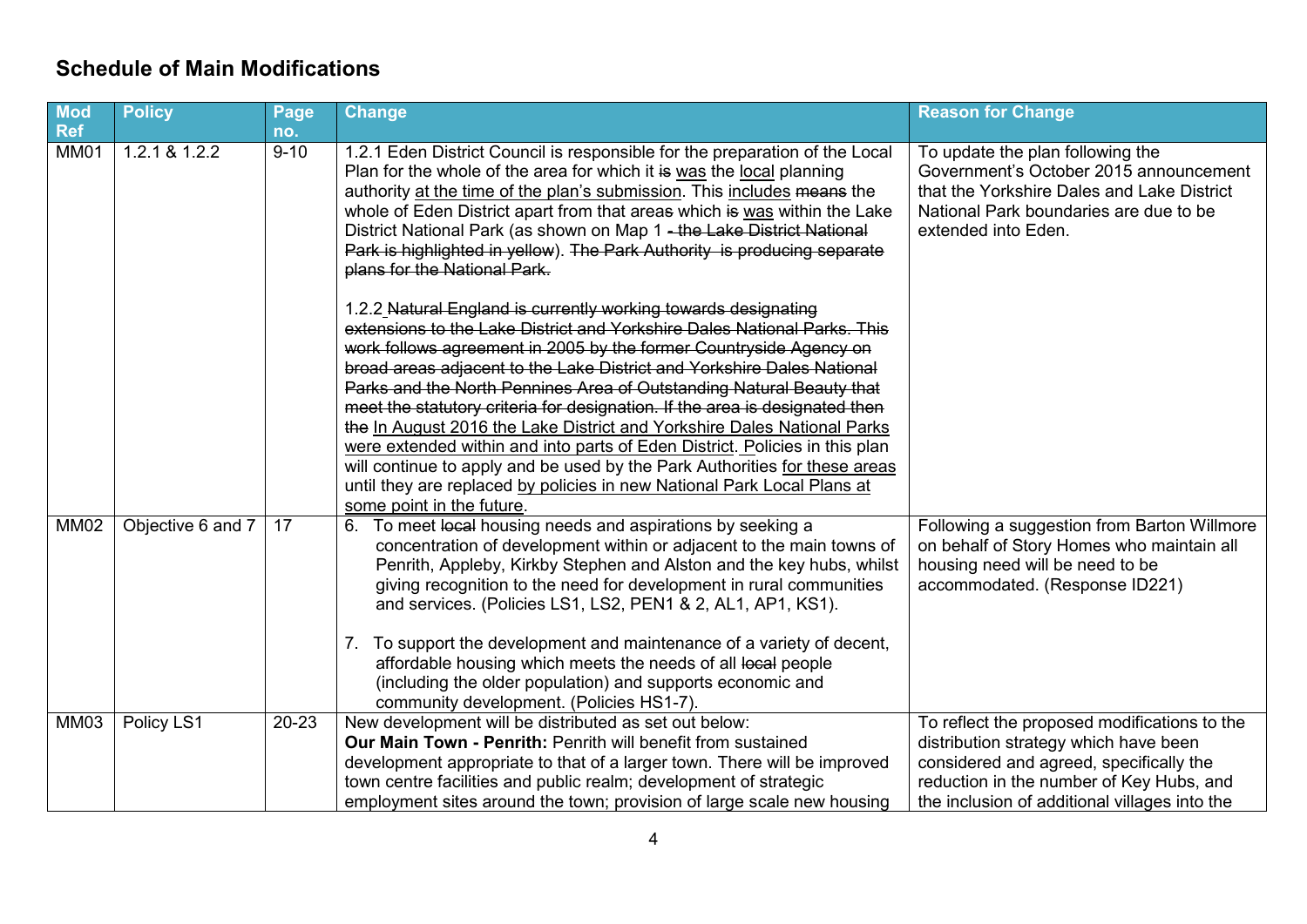| <b>Mod</b><br><b>Ref</b> | <b>Policy</b> | Page<br>no. | <b>Change</b>                                                                                                                                                                                                                                                                                                                                                                                                                                                                                                                                                        | <b>Reason for Change</b>           |
|--------------------------|---------------|-------------|----------------------------------------------------------------------------------------------------------------------------------------------------------------------------------------------------------------------------------------------------------------------------------------------------------------------------------------------------------------------------------------------------------------------------------------------------------------------------------------------------------------------------------------------------------------------|------------------------------------|
|                          |               |             | development to the east and north; and an improving strategic road<br>network and public transport system.                                                                                                                                                                                                                                                                                                                                                                                                                                                           | Smaller Villages and Hamlets tier. |
|                          |               |             | Market Towns - Alston, Appleby and Kirkby Stephen: Market towns<br>will be the focus for moderate development appropriate to the scale of the<br>town, including new housing, the provision of new employment and<br>improvements to accessibility.                                                                                                                                                                                                                                                                                                                  |                                    |
|                          |               |             | <b>Key Hubs</b> $-$ Twenty-eight Thirteen key hubs will be the focus for<br>development to sustain local services appropriate to the scale of the<br>village and its hinterland, including new housing, the provision of<br>employment and improvements to accessibility. Unless proposed in this<br>plan. Nnew housing developments which would increase the size of a<br>village by more than 10% on a single site will not normally be supported.<br>and pProposals will only be acceptable where they respect the historic<br>character and form of the village. |                                    |
|                          |               |             | The Key Hubs are: Armathwaite, Bolton, Brough and Church Brough,<br>Clifton, Culgaith, Great Asby, Great Salkeld, Greystoke, Hackthorpe,<br>High and Low Hesket High Hesket, Kirkby Thore, Kirkoswald,<br>Langwathby, Lazonby, Long Marton, Low Hesket, Morland, Nenthead,<br>Newton Reigny, Orton, Plumpton, Shap, Skelton, Sockbridge and Tirril,<br>Stainton, Tebay Temple Sowerby and Warcop.                                                                                                                                                                    |                                    |
|                          |               |             | <b>Smaller Villages and Hamlets: Development of an appropriate scale,</b><br>which reflects the existing built form of adjoining and neighbouring<br>development to the site and the service function of the settlement, will be<br>permitted within these-villages and hamlets, to support the development<br>of diverse and sustainable communities. Development in these locations<br>will be permitted in the following circumstances:<br>• Where it reuses previously-developed land (PDL) defined in<br>appendix 2.                                            |                                    |
|                          |               |             | Where it delivers new housing on greenfield sites to meet local<br>demand only, in accordance with the local connection criteria<br>defined in appendix 6.                                                                                                                                                                                                                                                                                                                                                                                                           |                                    |
|                          |               |             | The Smaller Villages and Hamlets are: Aiketgate, Ainstable, Blencarn,                                                                                                                                                                                                                                                                                                                                                                                                                                                                                                |                                    |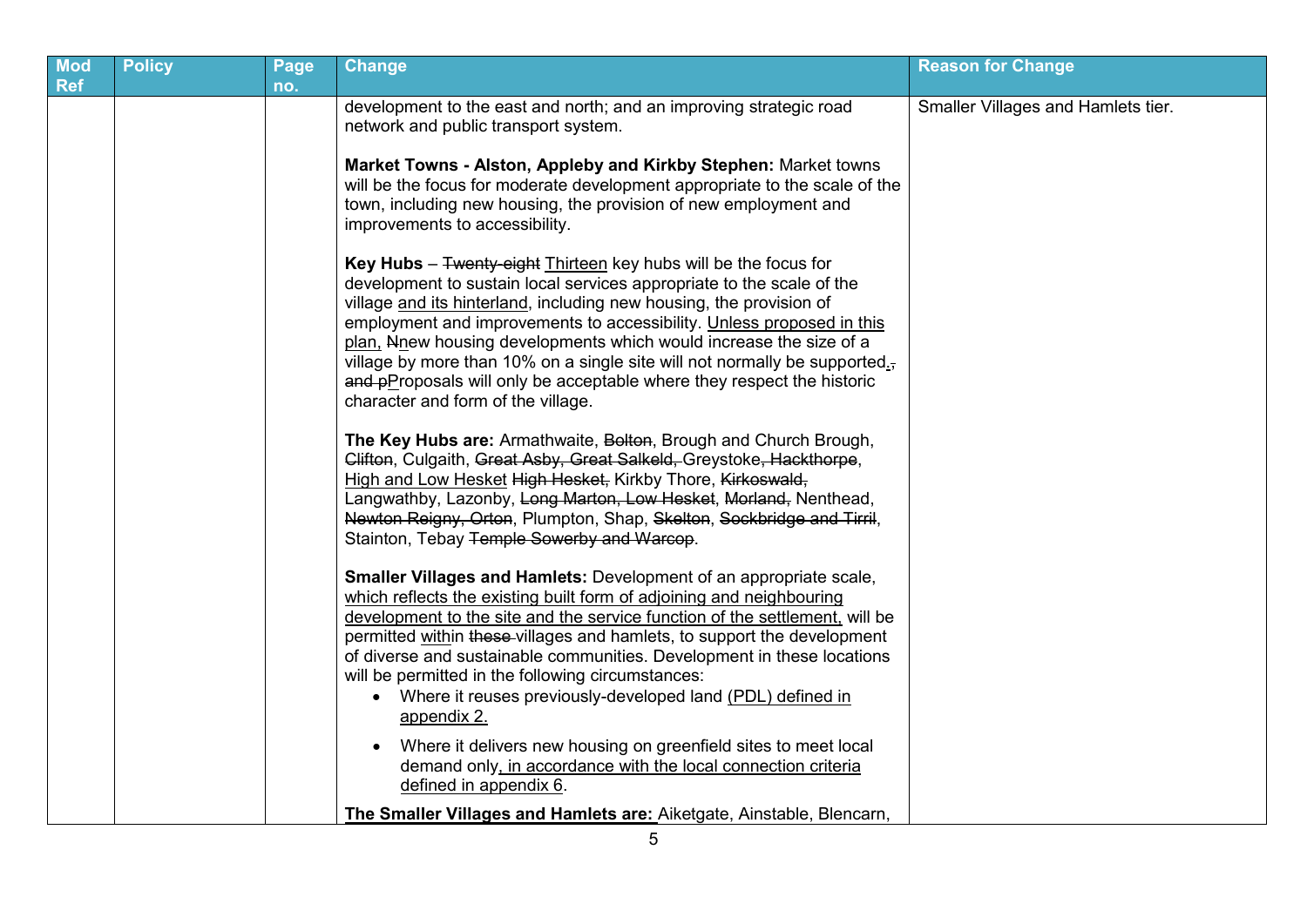| <b>Mod</b><br><b>Ref</b> | <b>Policy</b> | Page<br>no. | Change                                                                                                                                                                                                                                                                                                                                                                                                                                                                                                                                                                                                                                                                                                                                                                                                                                                                                                                                                                                                                                                                                                                                                                                                                                                                                                                                                                                                                                                                                                                                                                                                                                                                                                                                                                                                                                                                                                                                                                                                                                                                                                                                                                                                                                                                                                                                                                                       | <b>Reason for Change</b> |
|--------------------------|---------------|-------------|----------------------------------------------------------------------------------------------------------------------------------------------------------------------------------------------------------------------------------------------------------------------------------------------------------------------------------------------------------------------------------------------------------------------------------------------------------------------------------------------------------------------------------------------------------------------------------------------------------------------------------------------------------------------------------------------------------------------------------------------------------------------------------------------------------------------------------------------------------------------------------------------------------------------------------------------------------------------------------------------------------------------------------------------------------------------------------------------------------------------------------------------------------------------------------------------------------------------------------------------------------------------------------------------------------------------------------------------------------------------------------------------------------------------------------------------------------------------------------------------------------------------------------------------------------------------------------------------------------------------------------------------------------------------------------------------------------------------------------------------------------------------------------------------------------------------------------------------------------------------------------------------------------------------------------------------------------------------------------------------------------------------------------------------------------------------------------------------------------------------------------------------------------------------------------------------------------------------------------------------------------------------------------------------------------------------------------------------------------------------------------------------|--------------------------|
|                          |               |             | Blencow, Bolton, Brackenber, Brampton, Brough Sowerby, Brougham,<br>Burrells, Calthwaite, Catterlen, Cliburn, Clifton, Clifton Dykes, Colby,<br>Crackenthorpe, Croglin, Crosby Garrett, Crosby Ravensworth, Dufton,<br>Eamont Bridge, Edenhall, Ellonby, Gaisgill, Gamblesby, Garrigill,<br>Glassonby, Great Asby, Great Musgrave, Great Ormside, Great Salkeld,<br>Great Strickland, Greystoke Gill, Hackthorpe, Hartley, High Bank Hill,<br>Hilton, Hunsonby, Hutton End, Ivegill, Johnby, Kaber, Keld, Kelleth, Kings<br>Meaburn, Kirkoswald, Knock, Laithes, Lamonby, Leadgate, Little Asby,<br>Little Musgrave, Little Salkeld, Little Strickland, Longdale, Long Marton,<br>Low Braithwaite, Low Moor, Maulds Meaburn, Melkinthorpe, Melmerby,<br>Milburn, Millhouse, Morland, Motherby, Murton, Nateby, Newbiggin<br>(Ains), Newbiggin (Dacre), Newbiggin (Temple Sowerby), Newbiggin-on-<br>Lune, Newby, Newton Reigny, North Dykes, Old Town (High Hesket),<br>Orton, Ousby, Outhgill, Pallet Hill, Raisbeck, Ravenstonedale, Reagill,<br>Renwick, Roundthorn, Roundthwaite, Ruckcroft, Skelton, Sockbridge and<br>Tirril, South Dykes, Sandford, Skirwith, Sleagill, Soulby, Southwaite,<br>Temple Sowerby, Unthank (Gamblesby), Waitby, Warcop, Winskill,<br>Winton, Yanwath.<br>Development of an appropriate scale will be permitted in these villages<br>and hamlets, to support the development of diverse and sustainable<br>communities. Development in these locations will be permitted in the<br>following circumstances:<br>• Where it reuses previously-developed land<br>• Where it delivers new housing on greenfield sites to meet local<br>demand only.<br>All development must be of a high quality design and will be restricted to<br>infill sites, which fill a modest gap between existing buildings within the<br>settlement; or rounding off, which extends the edge of a settlement within<br>a logical, defensible boundary existing development. Villages have been<br>identified on the basis that they contain a coherent and close knit group<br>of ten or more dwellings, which are well related and in close proximity to<br>each other, or clustered around a central element or feature, as opposed<br>to areas of scattered and poorly related development.<br><b>Rural Areas</b> – Development will be Rrestricted to the re-use of traditional |                          |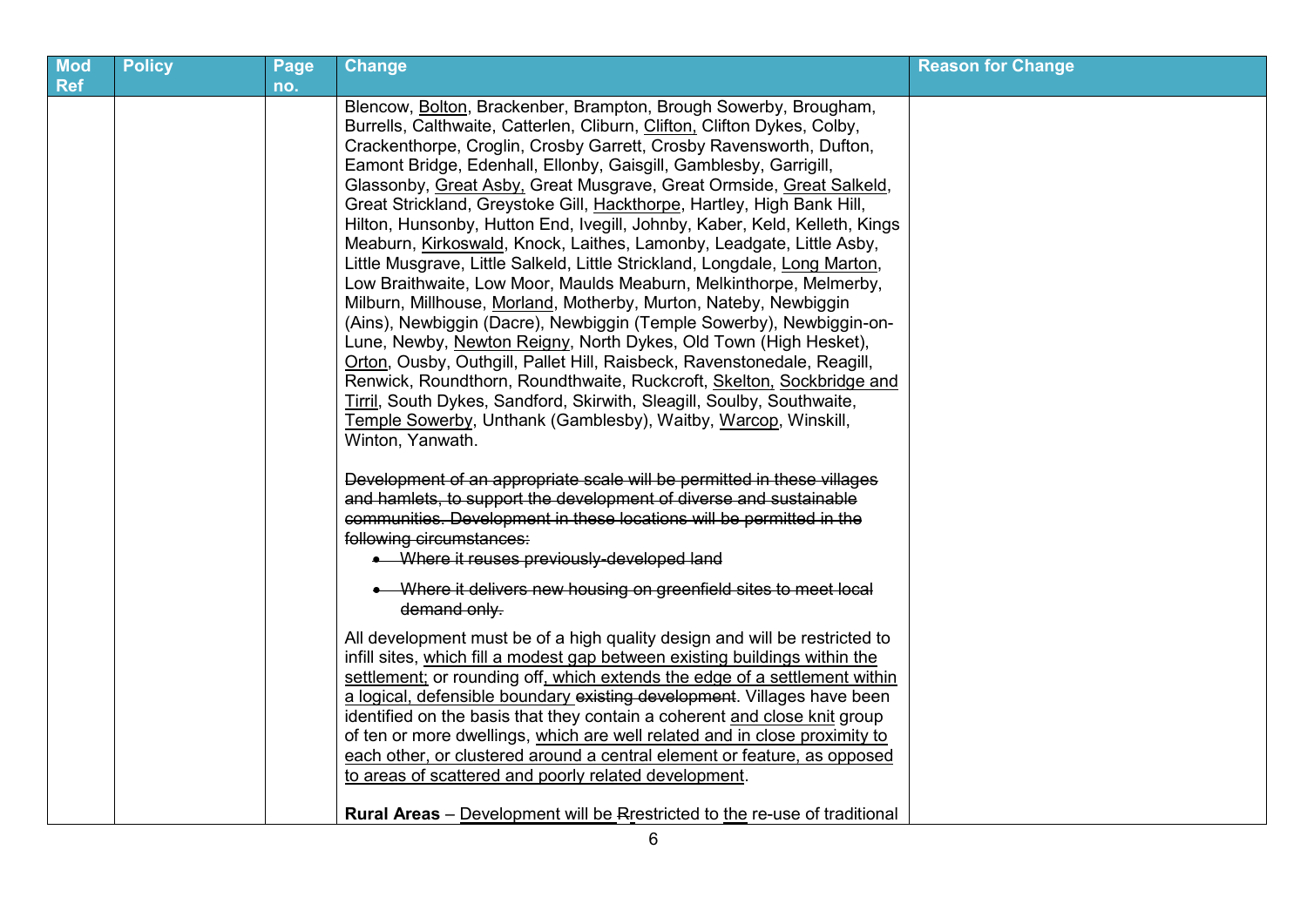| <b>Mod</b><br><b>Ref</b> | <b>Policy</b> | Page<br>no. | <b>Change</b>                                                                                                                                                                                                                                                                                                                                                                                                                                                                                                                                                                                                                                                                                                                                                                                                                           | <b>Reason for Change</b> |
|--------------------------|---------------|-------------|-----------------------------------------------------------------------------------------------------------------------------------------------------------------------------------------------------------------------------------------------------------------------------------------------------------------------------------------------------------------------------------------------------------------------------------------------------------------------------------------------------------------------------------------------------------------------------------------------------------------------------------------------------------------------------------------------------------------------------------------------------------------------------------------------------------------------------------------|--------------------------|
|                          |               |             | buildings or the provision of affordable housing as an exception to policy<br>only. Some market housing may be acceptable if it facilitates the<br>provision of a significant amount of affordable housing in accordance with<br>the criteria in Policy HS1. To qualify as rural exceptions housing the site<br>must be in a location considered suitable for the development of<br>affordable housing.                                                                                                                                                                                                                                                                                                                                                                                                                                 |                          |
|                          |               |             | Evidence will need to be given as to why the scheme's benefits to the<br>locality are such that it justifies an exception to policy.                                                                                                                                                                                                                                                                                                                                                                                                                                                                                                                                                                                                                                                                                                    |                          |
|                          |               |             | Where a neighbourhood plan or order has been brought forward to<br>increase the amount of development above the levels envisaged under<br>this policy this will take any precedence over policies in this plan.                                                                                                                                                                                                                                                                                                                                                                                                                                                                                                                                                                                                                         |                          |
|                          |               |             | 3.1.4 Thirteen 'Key Hubs' have been identified where we expect<br>modest amounts of market led development to occur, to help meet<br>local need and enable services to be protected and enhanced.<br>Villages are identified as hubs if they contain more than one<br>hundred properties and at least three key services out of a primary<br>school, post office, shop, village hall, pub, or a GP surgery and<br>church. It is accepted that the level of service provision, and size<br>of villages could fluctuate over the plan period., <b>AHowever</b> the list<br>of key hubs identified is fixed until any future review of the Local<br>Plan.                                                                                                                                                                                  |                          |
|                          |               |             | 3.1.5<br>Eighty eight One hundred and two 'Villages and Hamlets' have<br>been identified where no sites will be allocated for development,<br>but where small scale, sensitive development will be allowed to<br>help meet local demand, providing it is limited to infill or 'rounding<br>off' development only. On pProposals of more than four units<br>schemes will be expected to provide some affordable housing for<br>local occupancy. Villages and hamlets have been identified on the<br>basis that they are a coherent and close knit grouping of ten or<br>more dwellings, which are well related and in close proximity to<br>each other, or clustered around a central element or feature, as<br>opposed to areas of scattered and poorly related development.<br>Where new housing is located on greenfield land a local |                          |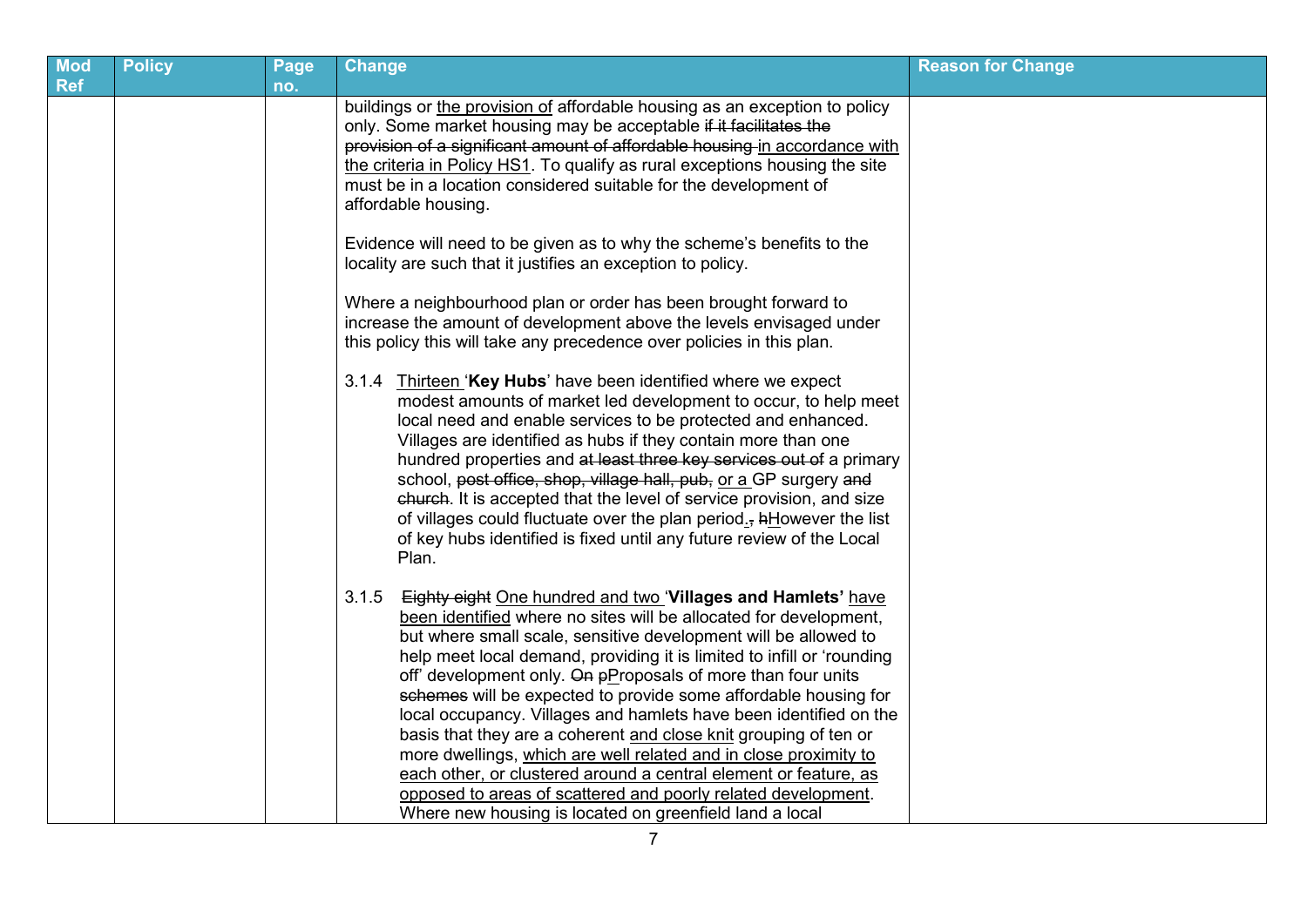| <b>Mod</b><br><b>Ref</b> | <b>Policy</b> | Page<br>no. | <b>Change</b>                                                                                                                                                                                                                                                                                                                                                                                                                                                                                                                                                                                                                                                                                                                                                                                                                                                                                                                                                                                                                                                                                                                                                                                                                                                                                                                                                                                                                                                                                                                                                                                                        | <b>Reason for Change</b>                                                                                                                            |
|--------------------------|---------------|-------------|----------------------------------------------------------------------------------------------------------------------------------------------------------------------------------------------------------------------------------------------------------------------------------------------------------------------------------------------------------------------------------------------------------------------------------------------------------------------------------------------------------------------------------------------------------------------------------------------------------------------------------------------------------------------------------------------------------------------------------------------------------------------------------------------------------------------------------------------------------------------------------------------------------------------------------------------------------------------------------------------------------------------------------------------------------------------------------------------------------------------------------------------------------------------------------------------------------------------------------------------------------------------------------------------------------------------------------------------------------------------------------------------------------------------------------------------------------------------------------------------------------------------------------------------------------------------------------------------------------------------|-----------------------------------------------------------------------------------------------------------------------------------------------------|
|                          |               |             | connection restriction will apply <sub><math>\frac{\pi}{2}</math></sub> a local connection restriction<br>will not apply to new housing located on previously developed<br>land. The District Council recognises that there may be some<br>villages and hamlets where local communities aspire to bring<br>forward additional development or allocate sites to help support<br>local services. The District Council will offer support in these<br>circumstances to help them develop neighbourhood plans or<br>orders to deliver these aspirations.                                                                                                                                                                                                                                                                                                                                                                                                                                                                                                                                                                                                                                                                                                                                                                                                                                                                                                                                                                                                                                                                 |                                                                                                                                                     |
| MM04                     | Policy LS2    | $24-27$     | A minimum of 200 242 homes per year (a total of 3,600 4,356) will be<br>built in Eden District over the eighteen years between 2014/15 and<br>2031/32. New housing will be developed throughout the district to ensure<br>a rate of housing completions in accordance with the following targets<br>and proportions:<br>[See appendix 1 of this document for the revised table].<br>The targets will be continually monitored. Housing delivery will be<br>reviewed after five years or earlier if a five year supply of housing land,<br>with an appropriate 20% buffer, is not being achieved. In such<br>circumstances the Local Plan's housing target will be adjusted through an<br>amendment to the Local Plan.<br>3.2.5<br>To boost significantly the supply of new housing above past levels<br>and help rectify past and any future shortfalls this plan also<br>includes two mechanisms to make sure new housing is developed<br>within the time frame of the plan, and that the plan is 'frontloaded':<br>• A reserve site or contingency site is included on the<br>Proposals Map at Penrith (Site N1a, Salkeld Road). This<br>site is identified and will be released if the land supply<br>position (measured as the loss of the five year land<br>supply) indicates it should be developed to meet need.<br>A 20% buffer of additional sites over the first five years of<br>the plan is included to account for past under delivery.<br>To promote the supply of new housing, this plan incorporates a<br>mechanism to make sure that new housing is developed within<br>the time frame of the plan. | To reflect the revised assessment of the<br><b>District's Objectively Assessed Housing</b><br>Need and to adjust the housing target<br>accordingly. |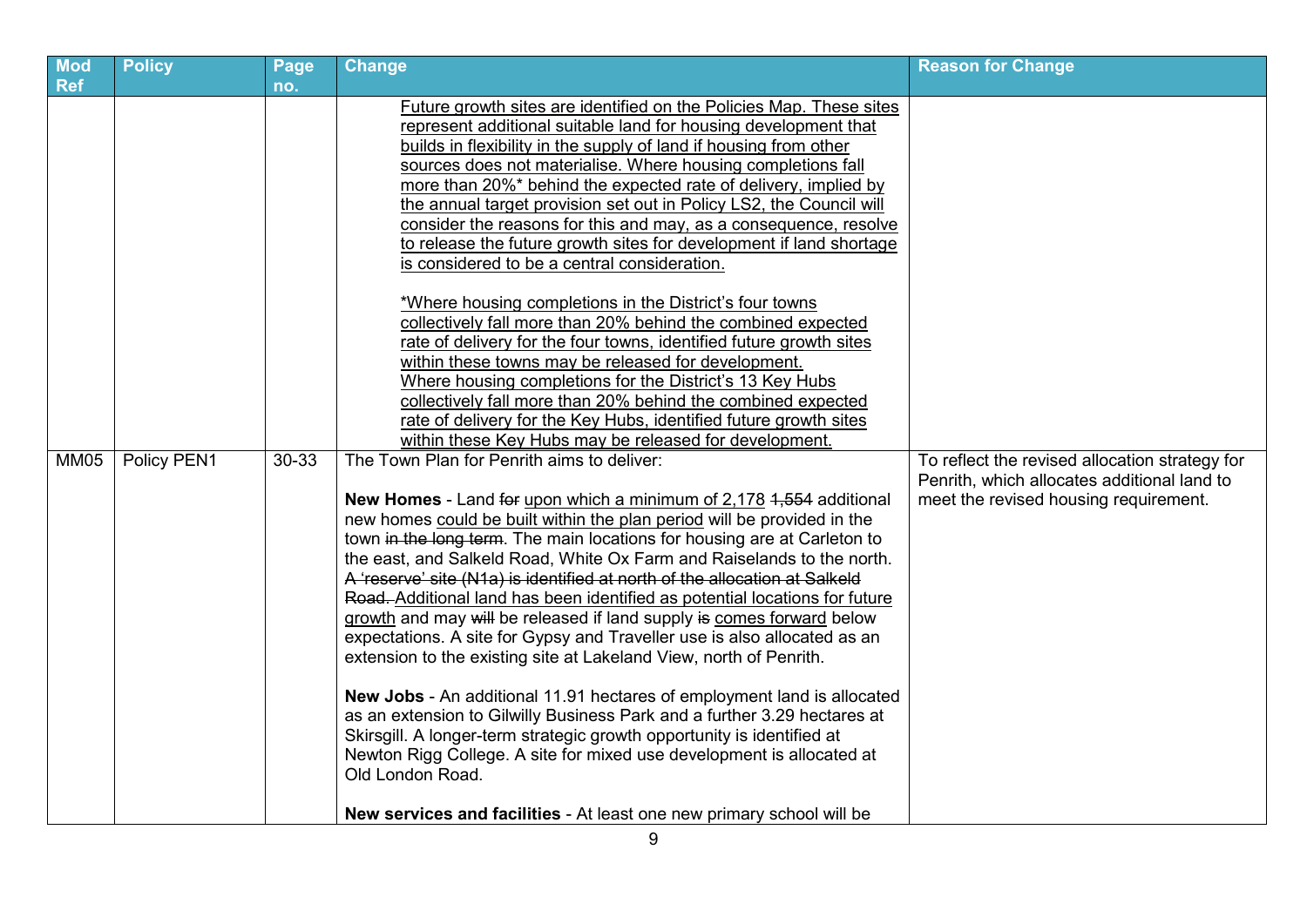| Mod<br><b>Ref</b> | <b>Policy</b> | Page<br>no. | <b>Change</b>                                                                                                                                                                                                                                                                                                                                                                                                                                                                                                                                                                                      | <b>Reason for Change</b>                                                    |
|-------------------|---------------|-------------|----------------------------------------------------------------------------------------------------------------------------------------------------------------------------------------------------------------------------------------------------------------------------------------------------------------------------------------------------------------------------------------------------------------------------------------------------------------------------------------------------------------------------------------------------------------------------------------------------|-----------------------------------------------------------------------------|
|                   |               |             | needed, and a site for a school is allocated to serve both the new and<br>existing population of the town at Carleton.                                                                                                                                                                                                                                                                                                                                                                                                                                                                             |                                                                             |
|                   |               |             | New Infrastructure - Improvements will be made to improve access to<br>the Gilwilly Industrial estate and to aid movement around the town.                                                                                                                                                                                                                                                                                                                                                                                                                                                         |                                                                             |
|                   |               |             | Details of identified infrastructure requirements can be found in the<br>Council's Infrastructure Delivery Plan. Financial or other contributions will<br>be sought from proposals which give rise to the need for new or improved<br>infrastructure. The Infrastructure Delivery Plan identifies future<br>infrastructure requirements and will be regularly updated.                                                                                                                                                                                                                             |                                                                             |
|                   |               |             | Where sites fall within a Groundwater Source Protection Zone (SPZ),<br>consideration must be given as to how the site will dispose of foul and<br>surface water. Evidence should be provided to demonstrate that any<br>future development within a SPZ will appropriately mitigate the risk to<br>water quality. In accordance with Position Statement G8 of Groundwater<br>Protection Principles and Practice (GP3) August 2013, the use of the<br>highest specification pipework and designs for schemes involving new<br>sewerage systems will be required in SPZ1 to minimise leakage and the |                                                                             |
|                   |               |             | potential for contamination of the public water supply.<br>3.5.3 Planning obligations for infrastructure needed to support<br>development in Penrith will be required in line with what is set out<br>in the Infrastructure Delivery Plan, which was prepared by the<br>Council to support the delivery and implementation of the Eden<br>Local Plan.                                                                                                                                                                                                                                              |                                                                             |
|                   |               |             | Land for housing is allocated on the following sites:<br>[See appendix 2 of this document for the revised table].                                                                                                                                                                                                                                                                                                                                                                                                                                                                                  |                                                                             |
| <b>MM06</b>       | 3.6.3         | 34          | Text to be added after paragraph 3.6.2 and become 3.6.3 (paragraph<br>3.6.3 is changed to 3.6.4, and 3.6.4 to 3.6.5):                                                                                                                                                                                                                                                                                                                                                                                                                                                                              | To incorporate an agreed amendment with<br>Natural England (Response ID128) |
|                   |               |             | The Habitats Regulation Assessment work underpinning this plan has<br>identified that housing sites E1-E4 together with employment site MPC<br>have the potential to cause adverse impacts on the quality of the River<br>Eden, which has European status as both a Site of Special Scientific                                                                                                                                                                                                                                                                                                     |                                                                             |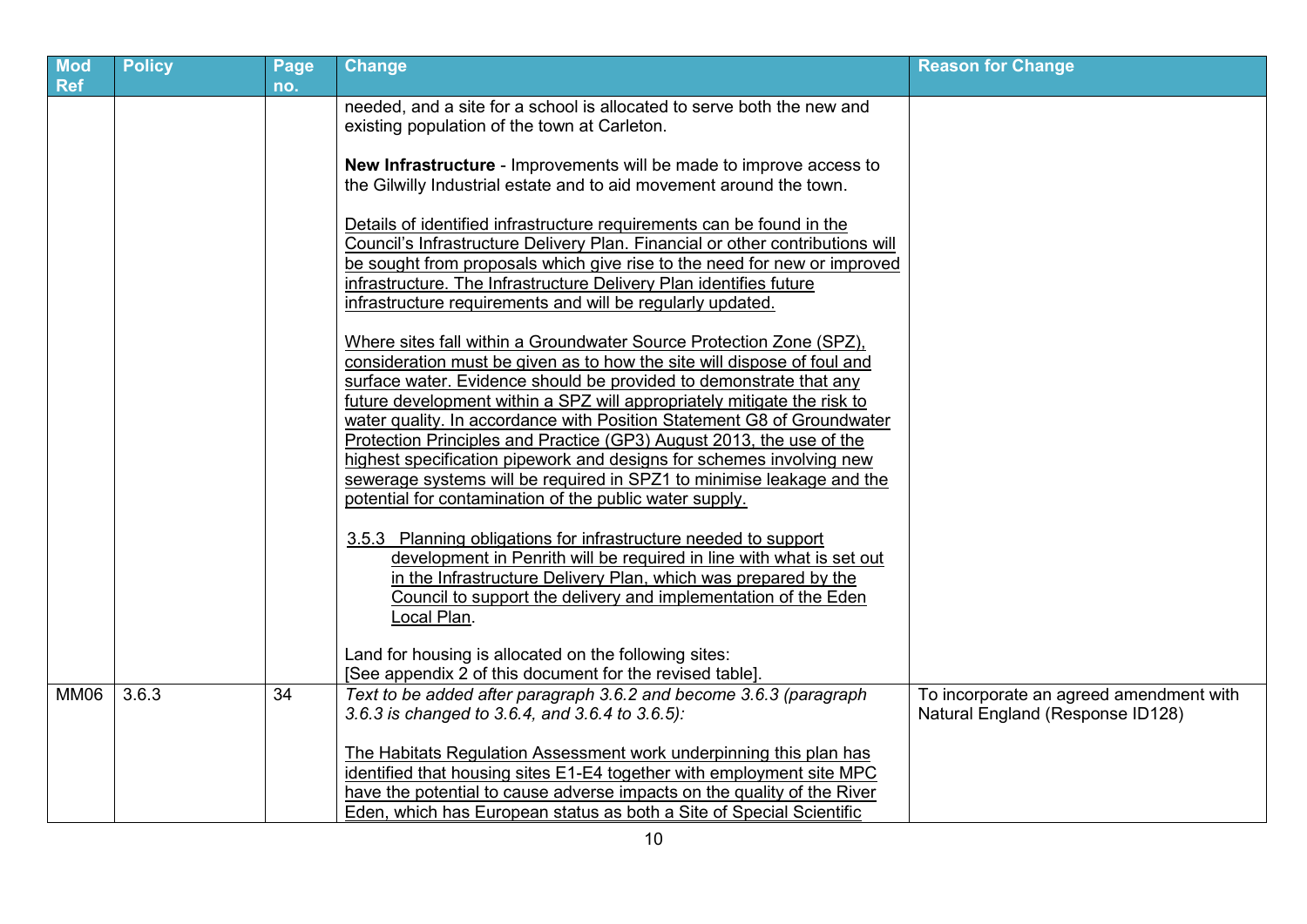| <b>Mod</b>         | <b>Policy</b> | Page         | <b>Change</b>                                                                                                                                                                                                                                                                                                                                                                                                                                                                                                                                                                                                                                                                                                                                                                                                                                                                                                                                                                                                                                                                                                                                                                                                        | <b>Reason for Change</b>                                                                                                                                                                                                |
|--------------------|---------------|--------------|----------------------------------------------------------------------------------------------------------------------------------------------------------------------------------------------------------------------------------------------------------------------------------------------------------------------------------------------------------------------------------------------------------------------------------------------------------------------------------------------------------------------------------------------------------------------------------------------------------------------------------------------------------------------------------------------------------------------------------------------------------------------------------------------------------------------------------------------------------------------------------------------------------------------------------------------------------------------------------------------------------------------------------------------------------------------------------------------------------------------------------------------------------------------------------------------------------------------|-------------------------------------------------------------------------------------------------------------------------------------------------------------------------------------------------------------------------|
| <b>Ref</b><br>MM07 | Policy AL1    | no.<br>37-38 | Interest and a Special Area of Conservation. Adequate policy safeguards<br>exist in this plan to avoid or mitigate impacts (principally through Policy<br>ENV1). It is imperative that these safeguards are properly implemented at<br>the design and construction stage. Any applications for development will<br>therefore be expected to incorporate measures to ensure there is no<br>impact. In particular this will include the inclusion of sustainable drainage<br>systems to avoid run off of surface water into the river.<br>The Town Plan for Alston aims to deliver:<br>New Homes - Land for 86 131 additional new homes will be provided in<br>the town in the long term during the plan period. The main locations for<br>housing will be are south of the Primary School, Land at Clitheroe and<br>Jollybeard Lane.<br>New Jobs - An additional 1.31 hectares of employment land is allocated<br>at the Skelgillside workshops (1.31 ha). Land is also allocated for mixed-<br>use redevelopment at High Mill. Appropriate mixed use development that<br>complements the site's heritage will be supported at High Mill.<br>Development will be expected to adhere to guidance set out in the Alston | To reflect the revised allocation strategy for<br>Alston, which allocates additional land to<br>meet the revised housing requirement. The<br>overall proportion of development allocated<br>to Alston has been reduced. |
| <b>MM08</b>        | Policy AP1    | 41-42        | Character Appraisal and Management Plan Supplementary Planning<br>Document.<br>Land for housing is allocated on the following sites:<br>[See appendix 3 of this document for the revised table].<br>The Town Plan for Appleby aims to deliver:<br><b>New Homes</b> - Land for 455 392 additional new homes will be provided in<br>the town in the long term during the plan period. The main locations for<br>housing are South-east of Station Road, adjacent to the Coal Yard,                                                                                                                                                                                                                                                                                                                                                                                                                                                                                                                                                                                                                                                                                                                                     | To reflect the revised allocation strategy for<br>Appleby, which allocates additional land to<br>meet the revised housing requirement.                                                                                  |
|                    |               |              | Station Yard Road and behind Cross Croft.<br>New Jobs - An additional 4.54 hectares of employment land is allocated<br>at Cross Croft Industrial Estate (2.56 ha) and the<br>redevelopment/refurbishment of t <sub>The</sub> Old Creamery site (1.98 ha)<br>together with the remaining and redevelopment at Shire Hall is proposed.                                                                                                                                                                                                                                                                                                                                                                                                                                                                                                                                                                                                                                                                                                                                                                                                                                                                                 |                                                                                                                                                                                                                         |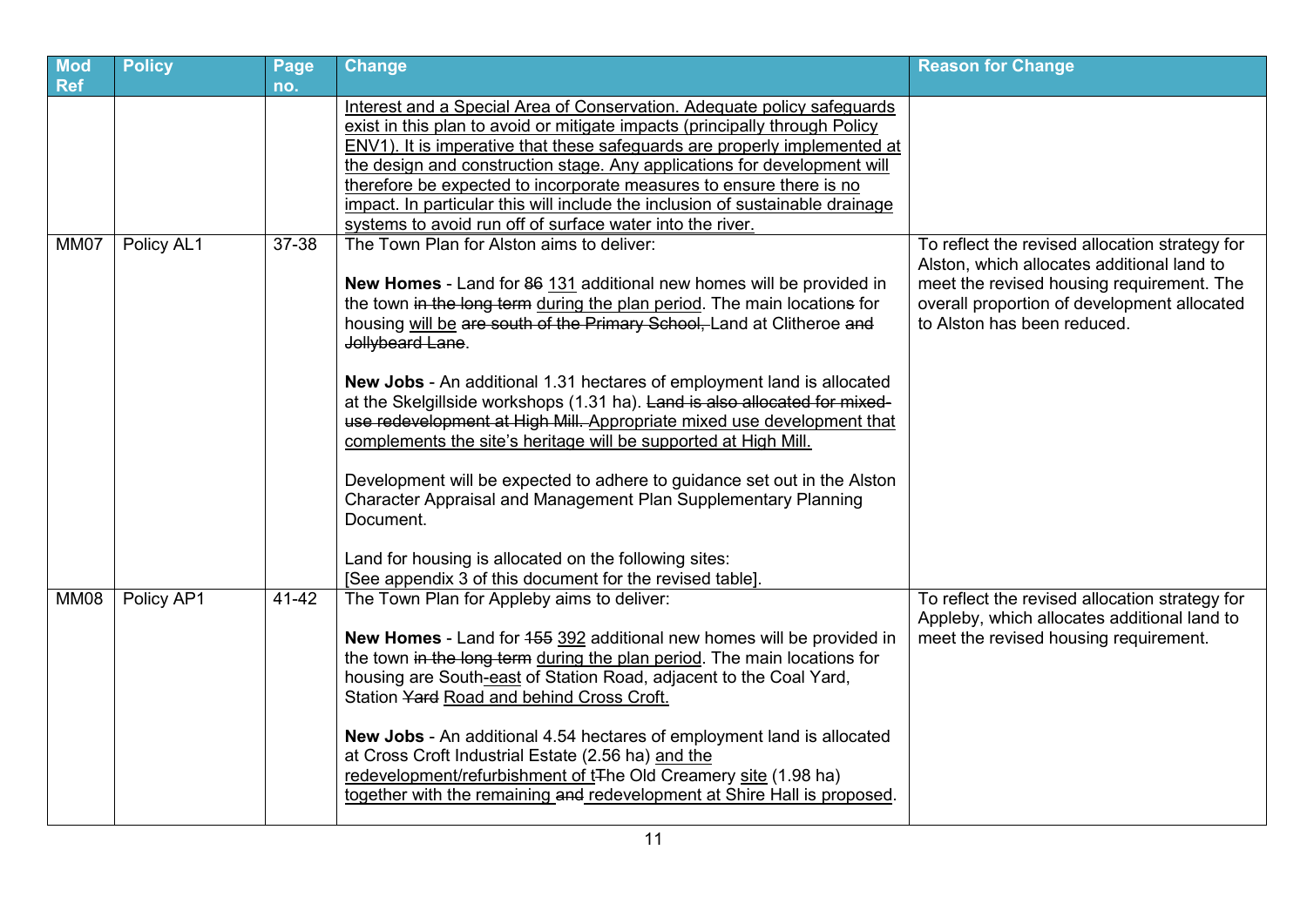| Mod<br><b>Ref</b> | <b>Policy</b> | Page<br>no. | <b>Change</b>                                                                                                                                                                                                                                                                                                                                                                                                                                                                                                | <b>Reason for Change</b>                                                                                                                           |
|-------------------|---------------|-------------|--------------------------------------------------------------------------------------------------------------------------------------------------------------------------------------------------------------------------------------------------------------------------------------------------------------------------------------------------------------------------------------------------------------------------------------------------------------------------------------------------------------|----------------------------------------------------------------------------------------------------------------------------------------------------|
|                   |               |             | Land for housing is allocated on the following sites:                                                                                                                                                                                                                                                                                                                                                                                                                                                        |                                                                                                                                                    |
|                   |               |             | [See appendix 4 of this document for the revised table].                                                                                                                                                                                                                                                                                                                                                                                                                                                     |                                                                                                                                                    |
| MM09              | Policy KS1    | 45-46       | The Town Plan for Kirkby Stephen aims to deliver:<br>New Homes - Land for 188-305 new homes will be provided in the town<br>in the long term during the plan period. The main locations for housing<br>are Lland to the west of Faraday Road, land adjacent to Manor Court,<br>land at Whitehouse Farm and at Croglam Lane land to the west of<br>Nateby Road.                                                                                                                                               | To reflect the revised allocation strategy for<br>Kirkby Stephen, which allocates additional<br>land to meet the revised housing<br>requirement.   |
|                   |               |             | <b>New Jobs</b> – An additional 3.33 4.07 hectares of employment land is<br>allocated at Kirkby Stephen Business Park.<br>Land for housing is allocated on the following sites:<br>[See appendix 5 of this document for the revised table]                                                                                                                                                                                                                                                                   |                                                                                                                                                    |
| <b>MM10</b>       | Policy RUR1   | 47          | The following policy will be inserted at paragraph 3.20 and become<br>RUR1. All subsequent policies and paragraphs in the Rural Areas<br>chapter will be re-numbered accordingly e.g. Policy RUR1 will become<br>RUR <sub>2</sub> .<br>Policy RUR1 - A Plan for the Key Hubs<br><b>New Homes – Land for 871 new homes will be provided in the Key Hubs</b><br>during the plan period. The main locations for housing are Armathwaite,<br>Brough and Church Brough, Culgaith, Greystoke, High and Low Hesket, | The policy has been added to reflect the<br>revised strategy for the key hubs, which<br>allocates land to meet the revised housing<br>requirement. |
|                   |               |             | Kirkby Thore, Langwathby, Lazonby, Nenthead, Plumpton, Shap,<br>Stainton, and Tebay.<br>New Jobs - An additional 2.92 hectares of employment land is allocated<br>in Brough and Church Brough, and Tebay.<br>Land for housing is allocated on the following sites:<br>[See appendix 6 of this document for the allocated sites table].                                                                                                                                                                       |                                                                                                                                                    |
| <b>MM11</b>       | Policy RUR2   | 48          | The re-use of redundant traditional rural buildings and structures for<br>housing, employment, tourism (including holiday accommodation),<br>recreation and community uses will be supported in rural areas where it<br>meets each of the following criteria:                                                                                                                                                                                                                                                | The policy has been modified to allow for<br>greater flexibility.                                                                                  |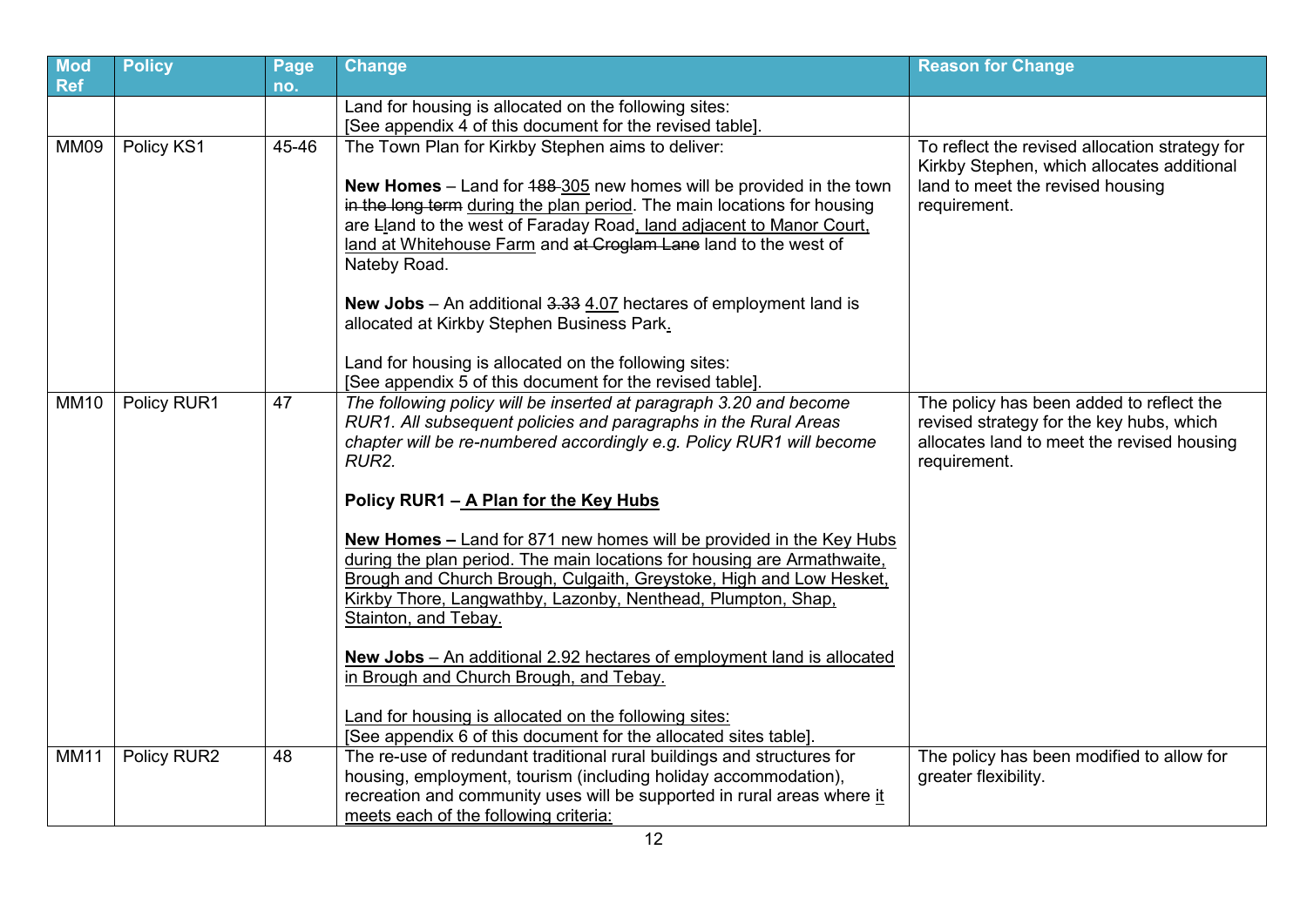| Mod<br><b>Ref</b> | <b>Policy</b> | Page<br>no. | <b>Change</b>                                                                                                                                                                                                                                                                                                                                                                                                                                                                                                                                                                                                                                                                                                                                                                                                                                                                                                                                                                                                                                                                                                                                                                                                                                                                                                                                                                                                                                                                                                                                                                                                                                                                                                                                                                               | <b>Reason for Change</b>                                                                                                |
|-------------------|---------------|-------------|---------------------------------------------------------------------------------------------------------------------------------------------------------------------------------------------------------------------------------------------------------------------------------------------------------------------------------------------------------------------------------------------------------------------------------------------------------------------------------------------------------------------------------------------------------------------------------------------------------------------------------------------------------------------------------------------------------------------------------------------------------------------------------------------------------------------------------------------------------------------------------------------------------------------------------------------------------------------------------------------------------------------------------------------------------------------------------------------------------------------------------------------------------------------------------------------------------------------------------------------------------------------------------------------------------------------------------------------------------------------------------------------------------------------------------------------------------------------------------------------------------------------------------------------------------------------------------------------------------------------------------------------------------------------------------------------------------------------------------------------------------------------------------------------|-------------------------------------------------------------------------------------------------------------------------|
|                   |               |             | The building is capable of conversion without the need for<br>extension, significant alteration or full reconstruction.<br>It can be demonstrated that the building is of sufficient architectural<br>$\bullet$<br>quality to make it worthy of retention.<br>The proposal is of a high quality design, retaining the design,<br>$\bullet$<br>materials and external features that contribute positively to the<br>character of the building and its surroundings.<br>The building and its curtilage can be developed without having an<br>adverse effect on the historic environment, the character of the<br>local landscape or its setting.<br>It can be demonstrated that there is no significant impact on local<br>$\bullet$<br>biodiversity, including protected habitats and species.<br>The building can be serviced by existing utilities, or where the<br>provision of new utilities is necessary, such provision can be<br>achieved without resulting in unacceptable adverse impacts on the<br>landscape or rural character of the area.<br>The building is adjacent to or in close proximity to an existing<br>habitable dwelling and the public road network, or where this is not<br>the case and the conversion of such a building is justified, the<br>building is capable of being converted without causing adverse<br>harm to the landscape or rural character of the area.<br>Access is in place or can be created without damaging the<br>surrounding area's rural character.<br>The proposal will not conflict with existing land uses.<br>When granting planning permission for any development under this policy<br>the Council will remove permitted development rights where appropriate,<br>which-This would normally apply to the building and its curtilage. |                                                                                                                         |
| <b>MM12</b>       | Policy DEV1   | 54          | A presumption in favour of sustainable development will apply.<br>Applications for sustainable development will be approved without delay<br>where they are in accordance with the development plan, unless material<br>considerations indicate otherwise.<br>Where there are no policies relevant to the application the Council will<br>grant permission unless material considerations indicate otherwise,<br>including whether adverse impacts of granting permission would<br>significantly and demonstrably outweigh the benefits, when assessed                                                                                                                                                                                                                                                                                                                                                                                                                                                                                                                                                                                                                                                                                                                                                                                                                                                                                                                                                                                                                                                                                                                                                                                                                                      | To provide a clear and concise policy which<br>reflects the NPPF's presumption in favour of<br>sustainable development. |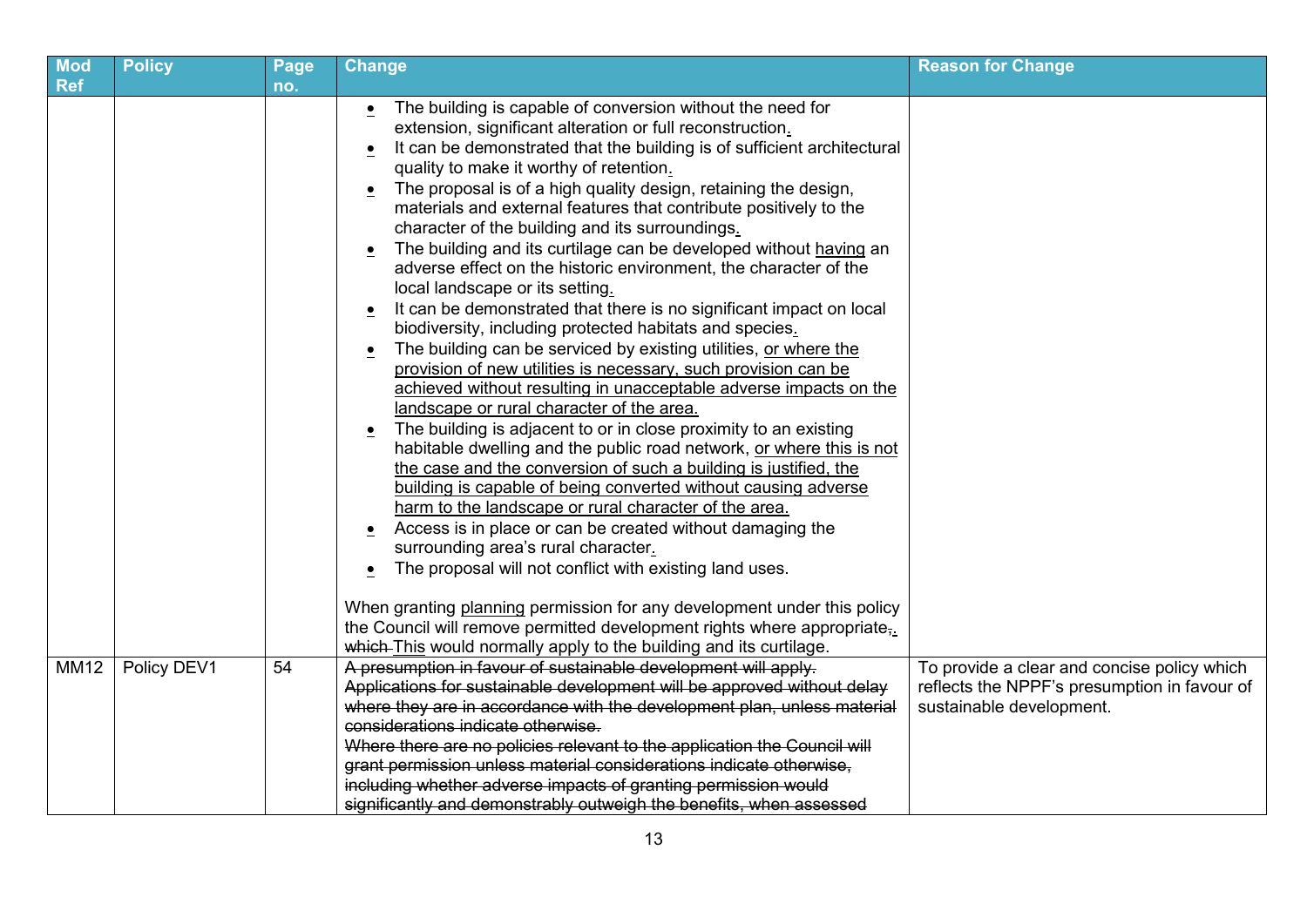| <b>Mod</b><br><b>Ref</b> | <b>Policy</b> | Page<br>no. | <b>Change</b>                                                                                                                                            | <b>Reason for Change</b> |
|--------------------------|---------------|-------------|----------------------------------------------------------------------------------------------------------------------------------------------------------|--------------------------|
|                          |               |             | against the policies in the National Planning Policy Framework taken as a                                                                                |                          |
|                          |               |             | whole; or where specific policies in that Framework indicate that                                                                                        |                          |
|                          |               |             | development should be restricted.                                                                                                                        |                          |
|                          |               |             | In respecting the need for sustainable development, proposals should:                                                                                    |                          |
|                          |               |             | 1. Contribute to the creation of locally distinctive, aesthetically                                                                                      |                          |
|                          |               |             | pleasing, sustainable, healthy, active, safe, inclusive and vibrant                                                                                      |                          |
|                          |               |             | communities                                                                                                                                              |                          |
|                          |               |             | 2. Be located to minimise the need to travel and encourage any                                                                                           |                          |
|                          |               |             | journeys that remain necessary to be possible by a variety of                                                                                            |                          |
|                          |               |             | sustainable transport modes                                                                                                                              |                          |
|                          |               |             | 3. Follow the sequential approach to land use, and where practical                                                                                       |                          |
|                          |               |             | re-use previously developed buildings or land in preference to                                                                                           |                          |
|                          |               |             | undeveloped land, or lead to the remediation of historically                                                                                             |                          |
|                          |               |             | contaminated or unstable land                                                                                                                            |                          |
|                          |               |             | 4. Be designed to a high standard                                                                                                                        |                          |
|                          |               |             | 5. Conserve and enhance the district's historic, natural and cultural                                                                                    |                          |
|                          |               |             | environment                                                                                                                                              |                          |
|                          |               |             | 6. Address flood risk mitigation and explore all methods for                                                                                             |                          |
|                          |               |             | mitigating surface water run off                                                                                                                         |                          |
|                          |               |             | 7. Avoid the development of the best and most versatile agricultural                                                                                     |                          |
|                          |               |             | land (Agricultural Land Classifications 1, 2 and 3a)                                                                                                     |                          |
|                          |               |             | When considering development proposals the Council will take a positive                                                                                  |                          |
|                          |               |             | approach that reflects the presumption in favour of sustainable                                                                                          |                          |
|                          |               |             | development contained in the National Planning Policy Framework. It will                                                                                 |                          |
|                          |               |             | always work proactively with applicants to find solutions which mean that                                                                                |                          |
|                          |               |             | proposals can be approved wherever possible, and to secure                                                                                               |                          |
|                          |               |             | development that improves economic, social and environmental                                                                                             |                          |
|                          |               |             | conditions in the area.                                                                                                                                  |                          |
|                          |               |             | Planning applications that accord with the policies in this Local Plan (and,                                                                             |                          |
|                          |               |             | where relevant, with polices in neighbourhood plans) will be approved                                                                                    |                          |
|                          |               |             | without delay, unless material considerations indicate otherwise.                                                                                        |                          |
|                          |               |             |                                                                                                                                                          |                          |
|                          |               |             | Where there are no policies relevant to the application or relevant policies<br>are out of date at the time of making the decision then the Council will |                          |
|                          |               |             | grant permission unless material considerations indicate otherwise -                                                                                     |                          |
|                          |               |             |                                                                                                                                                          |                          |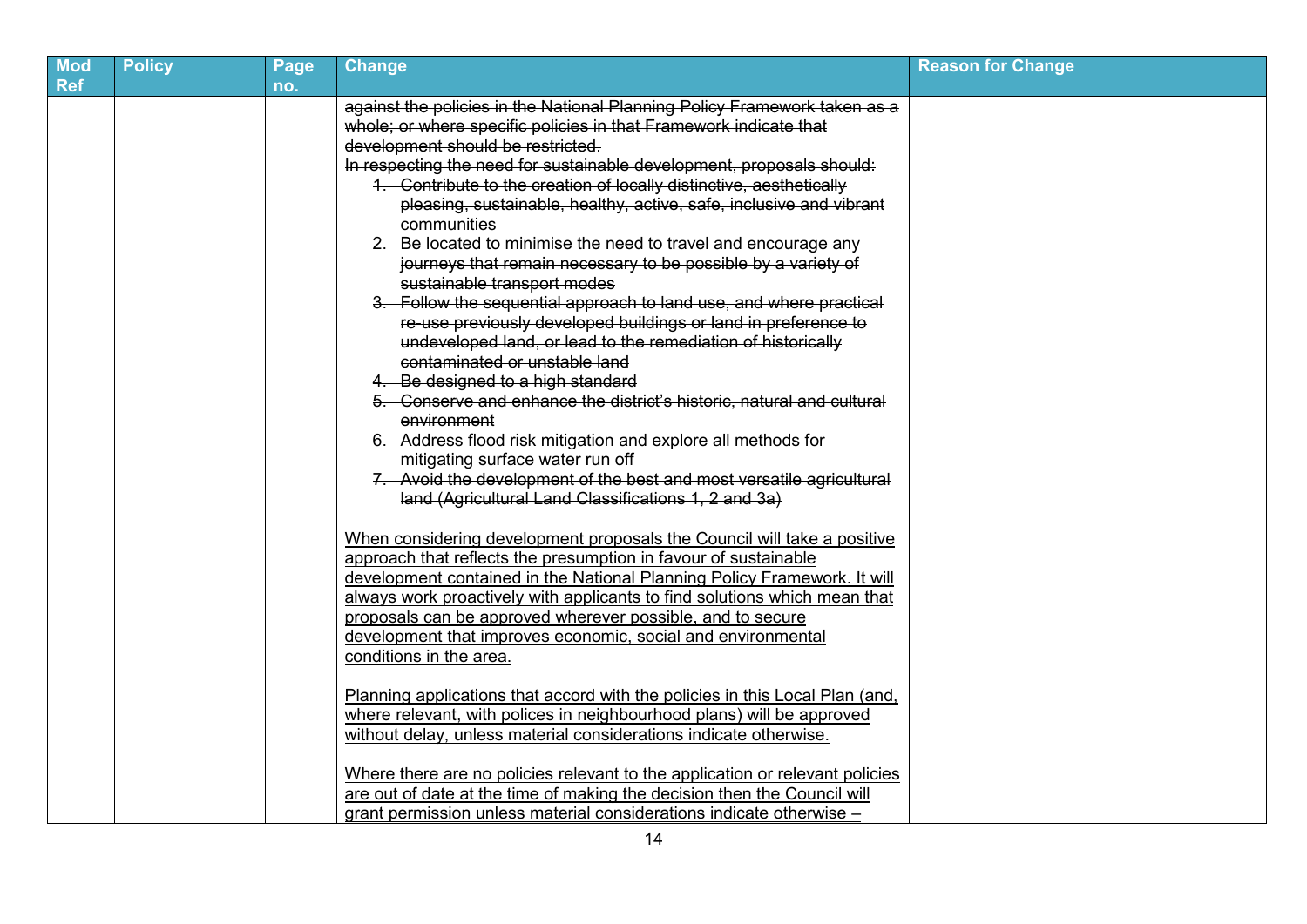| <b>Mod</b><br><b>Ref</b> | <b>Policy</b> | Page | Change                                                                                                                                                                                                                                                                                                                                                                                                                                                                                                                                                                                                                                                                                                                                                                                                                                                                                                                                                                                                                                                                                                                                                                                                                                                                                                                                                                                                                                                                                                                                | <b>Reason for Change</b>                                                                                       |
|--------------------------|---------------|------|---------------------------------------------------------------------------------------------------------------------------------------------------------------------------------------------------------------------------------------------------------------------------------------------------------------------------------------------------------------------------------------------------------------------------------------------------------------------------------------------------------------------------------------------------------------------------------------------------------------------------------------------------------------------------------------------------------------------------------------------------------------------------------------------------------------------------------------------------------------------------------------------------------------------------------------------------------------------------------------------------------------------------------------------------------------------------------------------------------------------------------------------------------------------------------------------------------------------------------------------------------------------------------------------------------------------------------------------------------------------------------------------------------------------------------------------------------------------------------------------------------------------------------------|----------------------------------------------------------------------------------------------------------------|
|                          |               | no.  | taking into account whether:<br>Any adverse impacts of granting permission would significantly<br>and demonstrably outweigh the benefits, when assessed against<br>the policies in the National Planning Policy Framework taken as a<br>whole; or<br>Specific policies in that Framework indicate that development<br>should be restricted.                                                                                                                                                                                                                                                                                                                                                                                                                                                                                                                                                                                                                                                                                                                                                                                                                                                                                                                                                                                                                                                                                                                                                                                           |                                                                                                                |
| MM13                     | Policy DEV2   | 55   | New development must be in a location which meet each of the following<br>criteria :<br>Avoids risks to the water supply, or includes sufficient<br>$\bullet$<br>mitigation measures to ensure that there is no risk to water<br>supply.<br>Would not compromise the effectiveness of existing flood<br>≗<br>defences.<br>Meets the sequential approach to development in flood risk<br>$\bullet$<br>areas. Inappropriate development will not be permitted in flood<br>zones 2 and 3, critical drainage areas or areas which have a<br>history of groundwater flooding, or where it would increase<br>flood risk elsewhere unless there is an overriding need and a<br>clear absence of a suitable alternatives site. If sites, as an<br>exception, need to be developed in areas at risk of flooding,<br>suitable flood protection measures will be required. Major<br>development, defined in appendix 2, should be informed by a<br>flood risk assessment.<br>New development above a certain scale must incorporate Sustainable<br>Drainage Systems (SuDS), where practicable, to manage surface water<br>run-off. All applications for major development, defined in appendix 2, will<br>be subject to review by the Lead Local Flood Authority.<br>Surface water should be discharged in the following order of priority:<br>1. To Aan adequate soakaway or some other form of infiltration<br>system<br>2. By Aan attenuated discharge to the a watercourse<br>3. By Aan attenuated discharge to a public surface water sewer | To provide greater clarity as to when and<br>under what circumstances SUDs will be<br>expected to be provided. |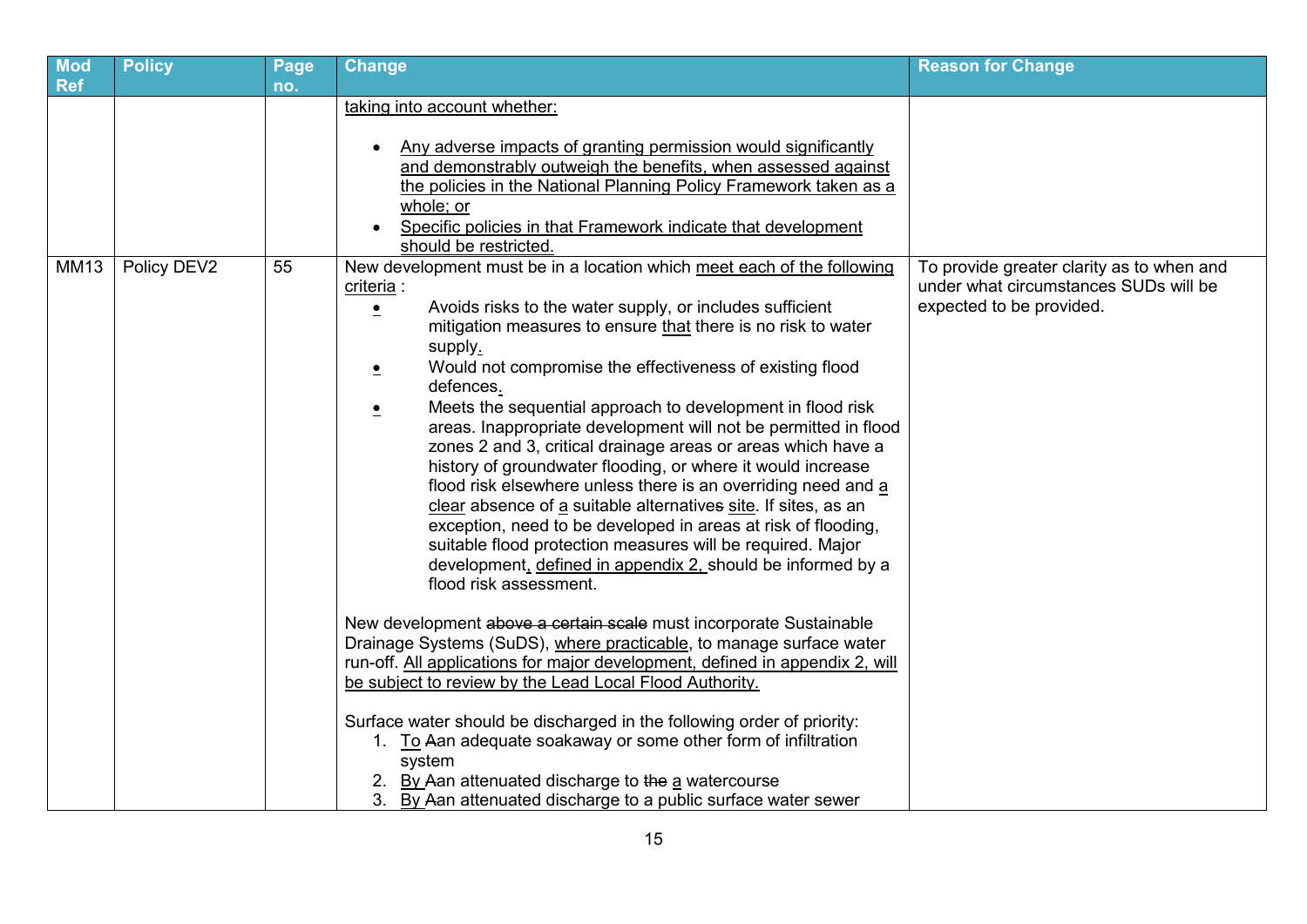| <b>Mod</b>  | <b>Policy</b> | Page | <b>Change</b>                                                                                                                                                                                                                                                                                                                                                                                                                                                                                                                                                                                                                                                                                                                                                                                                                                                                                                                                                                                                                                                        | <b>Reason for Change</b>                                                                                                                     |
|-------------|---------------|------|----------------------------------------------------------------------------------------------------------------------------------------------------------------------------------------------------------------------------------------------------------------------------------------------------------------------------------------------------------------------------------------------------------------------------------------------------------------------------------------------------------------------------------------------------------------------------------------------------------------------------------------------------------------------------------------------------------------------------------------------------------------------------------------------------------------------------------------------------------------------------------------------------------------------------------------------------------------------------------------------------------------------------------------------------------------------|----------------------------------------------------------------------------------------------------------------------------------------------|
| <b>Ref</b>  |               | no.  |                                                                                                                                                                                                                                                                                                                                                                                                                                                                                                                                                                                                                                                                                                                                                                                                                                                                                                                                                                                                                                                                      |                                                                                                                                              |
|             |               |      | 4. By Aan attenuated discharge to a public combined sewer.<br>Applicants will need to submit clear evidence demonstrating why there is<br>no alternative option but to discharge surface water to the public<br>sewerage system and that the additional discharge can be                                                                                                                                                                                                                                                                                                                                                                                                                                                                                                                                                                                                                                                                                                                                                                                             |                                                                                                                                              |
|             |               |      | accommodated. The presumption will be against the discharge of surface                                                                                                                                                                                                                                                                                                                                                                                                                                                                                                                                                                                                                                                                                                                                                                                                                                                                                                                                                                                               |                                                                                                                                              |
|             |               |      | water to the public sewerage network.                                                                                                                                                                                                                                                                                                                                                                                                                                                                                                                                                                                                                                                                                                                                                                                                                                                                                                                                                                                                                                |                                                                                                                                              |
| <b>MM14</b> | Policy DEV3   | 56   | New development will be concentrated encouraged into areas with<br>existing public transport availability, or in areas where new development<br>is likely to leads to the creation of available public transport.<br>Developments likely to generate severe adverse travel impacts significant<br>amounts of travel by private car will not be permitted where they are in<br>isolated or to difficult to access areas locations unless an overwhelming<br>environmental, social or economic need can be demonstrated.<br>Development will be refused if it will result in a severe only be permitted if<br>it is able to demonstrate that it would have an acceptable impact in terms<br>of road safety and congestion. Development should and will provide safe<br>and convenient access to for pedestrians, cyclists and disabled people.<br>Proposals will be expected to adhere to guidance and standards issued<br>by the Highways Authority on the minimum number of parking spaces to<br>be provided (including for the disabled) and for bicycles) parking. | The policy has been amended to better<br>reflect the NPPF and in response to<br>suggestions from Cumbria County Council.<br>(Response ID145) |
|             |               |      | Applications Ffor major developments (defined in appendix 2).<br>applications will be expected to be accompanied by a Travel Plan and/or<br>a Transport Assessment showing all the following criteria:<br>How the site will be safely connected to public transport.<br>How the site will meet the needs and safety concerns of<br>pedestrians and cyclists.                                                                                                                                                                                                                                                                                                                                                                                                                                                                                                                                                                                                                                                                                                         |                                                                                                                                              |
|             |               |      | How the impact of any heavy goods vehicles accessing the site<br>will be minimised, including during the construction phase.<br>The impact of the development on the local highway network<br>How the site will ensure the permeability and accessibility of the<br>area.                                                                                                                                                                                                                                                                                                                                                                                                                                                                                                                                                                                                                                                                                                                                                                                            |                                                                                                                                              |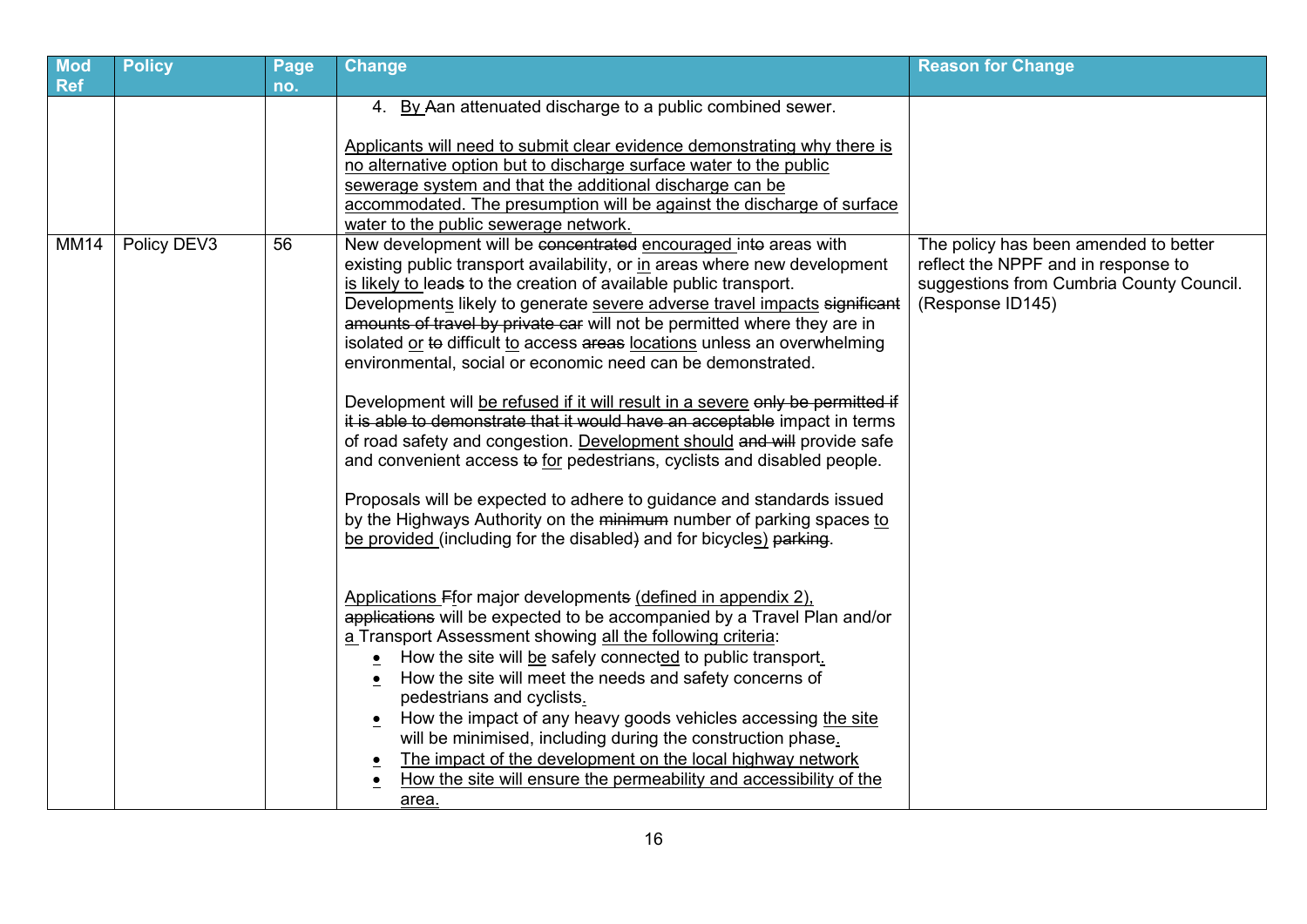| <b>Mod</b>                | <b>Policy</b> | Page      | <b>Change</b>                                                                                                                                                                                                                                                                                                                                                                                                                                                                                                                                                                                                                                                                                                                                                                                                                                                                                                                                                                                                                                                                                                                                                                                                                                                                                                                                                                                                                                                                                                                                                                                                                                                                                                                                                                                                                                                                                                                                                                                                                                       | <b>Reason for Change</b>                                                                       |
|---------------------------|---------------|-----------|-----------------------------------------------------------------------------------------------------------------------------------------------------------------------------------------------------------------------------------------------------------------------------------------------------------------------------------------------------------------------------------------------------------------------------------------------------------------------------------------------------------------------------------------------------------------------------------------------------------------------------------------------------------------------------------------------------------------------------------------------------------------------------------------------------------------------------------------------------------------------------------------------------------------------------------------------------------------------------------------------------------------------------------------------------------------------------------------------------------------------------------------------------------------------------------------------------------------------------------------------------------------------------------------------------------------------------------------------------------------------------------------------------------------------------------------------------------------------------------------------------------------------------------------------------------------------------------------------------------------------------------------------------------------------------------------------------------------------------------------------------------------------------------------------------------------------------------------------------------------------------------------------------------------------------------------------------------------------------------------------------------------------------------------------------|------------------------------------------------------------------------------------------------|
| <b>Ref</b><br><b>MM15</b> | Policy DEV4   | no.<br>57 | How the site safely and conveniently links to main attractors (such<br>as schools, retail and employment uses).<br>Development will not be supported where it meets any of the following<br>criteria:<br>It would prevent the future opening of any road or rail schemes<br>$\bullet$<br>under consideration.<br>It would remove an existing right of way, unless there is no<br>alternative suitable location and the benefits from the<br>development would justify the loss, or where an acceptable<br>diversion is provided and a legal diversion order obtained.<br>It leads to a material increase or significant change in the<br>character of traffic using a rail crossing, unless it can be<br>demonstrated that safety will not be compromised, in consultation<br>with Network Rail.<br>Evidence shows a material, unmitigated impact on the<br>surrounding highway network.<br>The scale and pace of new development will be dependent upon<br>sufficient capacity being available in the existing infrastructure networks<br>to meet the demands of new development. Where this cannot be<br>demonstrated, permission for new development will only be granted<br>where additional capacity can be released through better management of<br>existing infrastructure, or through the provision of new infrastructure, or in<br>the case of transport infrastructure, where it can be demonstrated<br>through the use of a Transport Statement or Transport Assessments that<br>the residual cumulative impacts of the development will not be severe.<br>Developer contributions may be sought to fund new infrastructure and a<br>programme of delivery will be agreed before development can take place.<br>Contributions must be necessary to make the development acceptable in<br>planning terms and ensure that the viability of the development is<br>maintained.<br>In some cases developer contributions will take the form of a financial<br>contribution. In all cases they will be directly, fairly and reasonably related | To provide greater clarity as to the likely<br>infrastructure provision that will be required. |
|                           |               |           | in scale and kind to the proposed development.                                                                                                                                                                                                                                                                                                                                                                                                                                                                                                                                                                                                                                                                                                                                                                                                                                                                                                                                                                                                                                                                                                                                                                                                                                                                                                                                                                                                                                                                                                                                                                                                                                                                                                                                                                                                                                                                                                                                                                                                      |                                                                                                |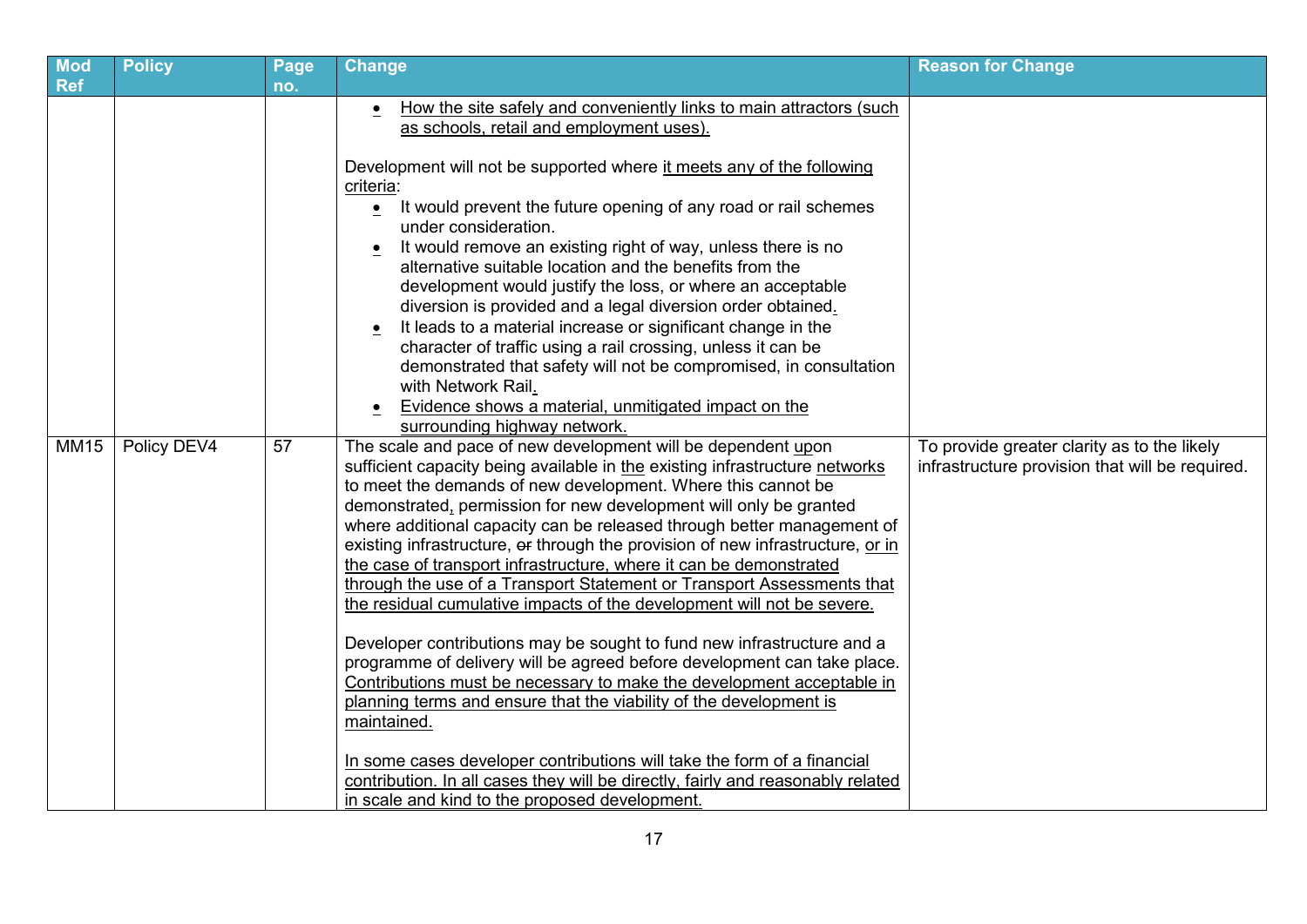| Mod<br><b>Ref</b> | <b>Policy</b> | Page<br>no. | Change                                                                                                                                                                                                                                                                                                                                                                                                                                                                                                                                                                                                                                                                                                                                                                                                                                                                                                                                                                                                                | <b>Reason for Change</b>                                                                 |
|-------------------|---------------|-------------|-----------------------------------------------------------------------------------------------------------------------------------------------------------------------------------------------------------------------------------------------------------------------------------------------------------------------------------------------------------------------------------------------------------------------------------------------------------------------------------------------------------------------------------------------------------------------------------------------------------------------------------------------------------------------------------------------------------------------------------------------------------------------------------------------------------------------------------------------------------------------------------------------------------------------------------------------------------------------------------------------------------------------|------------------------------------------------------------------------------------------|
|                   |               |             | Infrastructure requirements are set out in the Infrastructure Delivery Plan.<br>The ability of a developer to pay contributions, based on an assessment<br>of the economic viability of the development will be considered at the<br>application stage. Negotiations between developers and the Council<br>(advised where appropriate by Cumbria CC) will determine on a case by<br>case basis whether a developer can feasibly pay contributions to<br>infrastructure without undermining the schemes viability.<br>The need for a Community Infrastructure Levy will be reviewed<br>periodically by the Council                                                                                                                                                                                                                                                                                                                                                                                                     |                                                                                          |
| <b>MM16</b>       | Policy DEV5   | 60          | The District Council will support high quality design, which reflects local<br>distinctiveness. All development proposals will be expected to perform<br>highly when assessed against best practice guidance and standards for<br>design, sustainability, and place making.<br>Proposals for major residential development will be assessed by the<br>District Council using a traffic light system (red, amber and green) against<br>the principles set out in twelve 'Building for Life' guidelines. It will be the<br>responsibility of the developer to demonstrate how their proposals meet<br>the principles.<br>New development will be required to demonstrate that it meets each of<br>the following criteria:<br>• Shows a clear understanding of the form and character of the<br>district's built and natural environment, complementing and<br>enhancing the existing area.<br>Protects and where possible enhances the district's distinctive<br>rural landscape, natural environment and biodiversity. | The policy has been amended to remove<br>references to the Building for Life guidelines. |
|                   |               |             | Reflects the existing street scene through use of appropriate<br>scale, mass, form, layout, high quality architectural design and<br>use of materials.<br>Optimises the potential use of the site and avoids overlooking.<br>Protects the amenity of existing residents and business occupiers<br>and provides an acceptable amenity for future occupiers.                                                                                                                                                                                                                                                                                                                                                                                                                                                                                                                                                                                                                                                            |                                                                                          |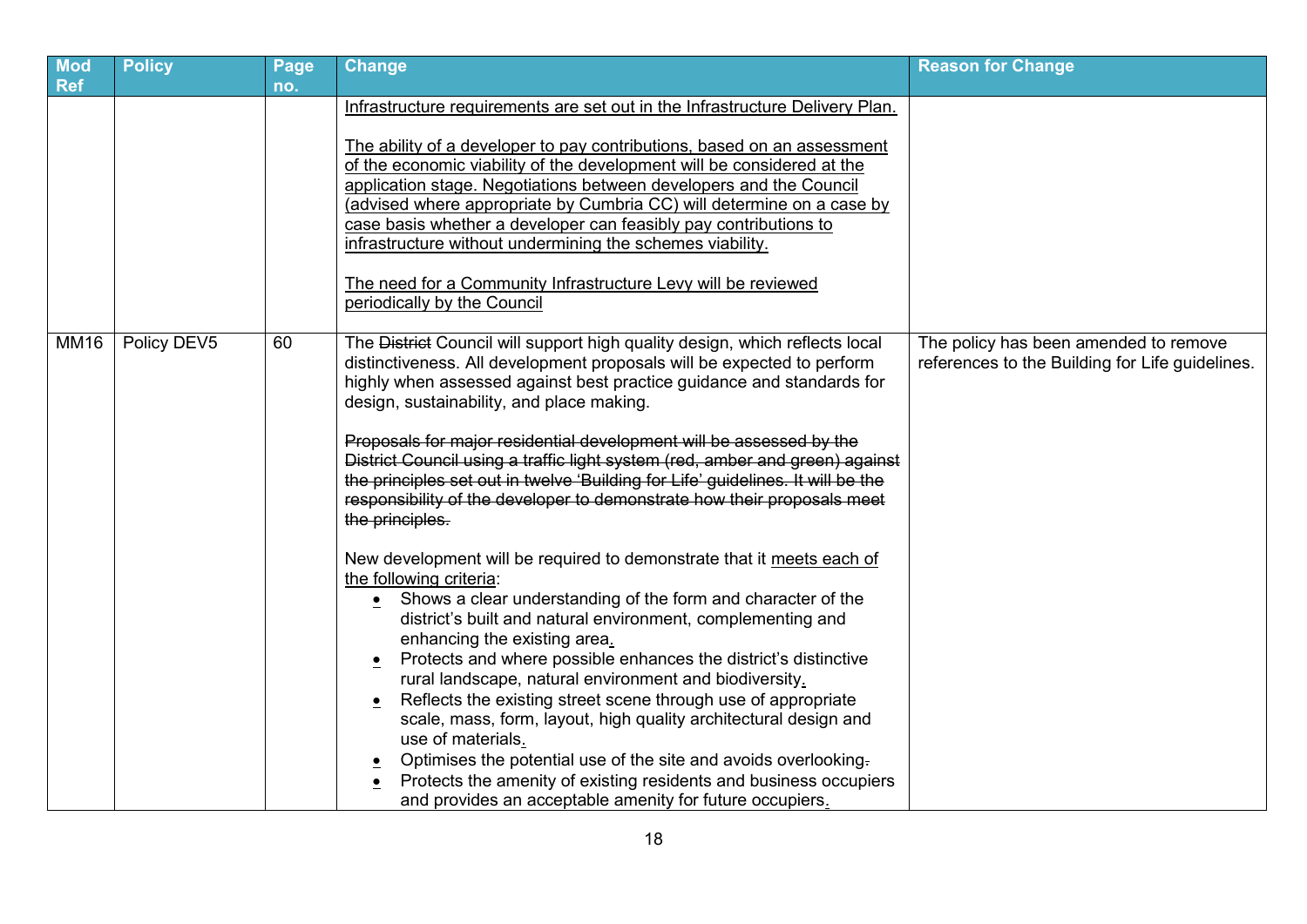| <b>Mod</b>  | <b>Policy</b> | Page | <b>Change</b>                                                                                                | <b>Reason for Change</b>                    |
|-------------|---------------|------|--------------------------------------------------------------------------------------------------------------|---------------------------------------------|
| Ref         |               | no.  | • Uses quality materials which complement or enhance local                                                   |                                             |
|             |               |      | surroundings.                                                                                                |                                             |
|             |               |      | Protects features and characteristics of local importance.                                                   |                                             |
|             |               |      | Provides adequate space for the storage, collection and recycling<br>$\bullet$                               |                                             |
|             |               |      | of waste.                                                                                                    |                                             |
|             |               |      | Can be easily accessed and used by all, regardless of age and                                                |                                             |
|             |               |      | disability.                                                                                                  |                                             |
|             |               |      | Incorporates appropriate crime prevention measures.<br>$\bullet$                                             |                                             |
|             |               |      | Proposals will be expected to demonstrate that they adhere to the design                                     |                                             |
|             |               |      | principles set out in the Eden Design Guide.                                                                 |                                             |
| <b>MM17</b> | Policy HS1    | 65   | The Council will seek provision of 30% of all new housing to be affordable                                   | This policy has been modified to reflect    |
|             |               |      | homes on schemes of four units or more. Where housing is proposed on                                         | recent change to national policy guidance   |
|             |               |      | sites of less than four units the Council will seek a financial contribution                                 | which has introduced new thresholds for the |
|             |               |      | towards new affordable housing, to be paid on completion of the units.                                       | provision of on-site affordable housing.    |
|             |               |      | Permission will be linked to an agreement that any affordable housing                                        |                                             |
|             |               |      | delivered will remain affordable in perpetuity and occupancy will be<br>restricted to those in the locality. |                                             |
|             |               |      | Where it can be demonstrated that application of this policy will render                                     |                                             |
|             |               |      | any housing scheme unviable fewer affordable homes than required by                                          |                                             |
|             |               |      | this policy will be acceptable if a financial appraisal provides evidence                                    |                                             |
|             |               |      | justifying any lower level. Where the on-site contribution does not equate                                   |                                             |
|             |               |      | precisely to whole number of units, equivalent financial contributions will                                  |                                             |
|             |               |      | be sought.                                                                                                   |                                             |
|             |               |      | In locations outside the settlements named in Policy LS1 new housing will                                    |                                             |
|             |               |      | be restricted to affordable 'rural exception' homes only in an existing                                      |                                             |
|             |               |      | settlement comprising of a coherent group of three or more dwellings.                                        |                                             |
|             |               |      | Small numbers of market housing aimed at enabling the delivery of                                            |                                             |
|             |               |      | affordable homes to meet local need may be acceptable on an<br>exceptional basis.                            |                                             |
|             |               |      | Size, type and tenure of affordable housing will be negotiated on a site-                                    |                                             |
|             |               |      | by-site basis based upon the most up to date evidence of housing need.                                       |                                             |
|             |               |      | The Council will seek to secure the provision of 30% of all new housing                                      |                                             |
|             |               |      | as affordable homes on schemes with 11 or more units, or more than                                           |                                             |
|             |               |      | 1,000 square metres of floor space. Where the on-site contribution does                                      |                                             |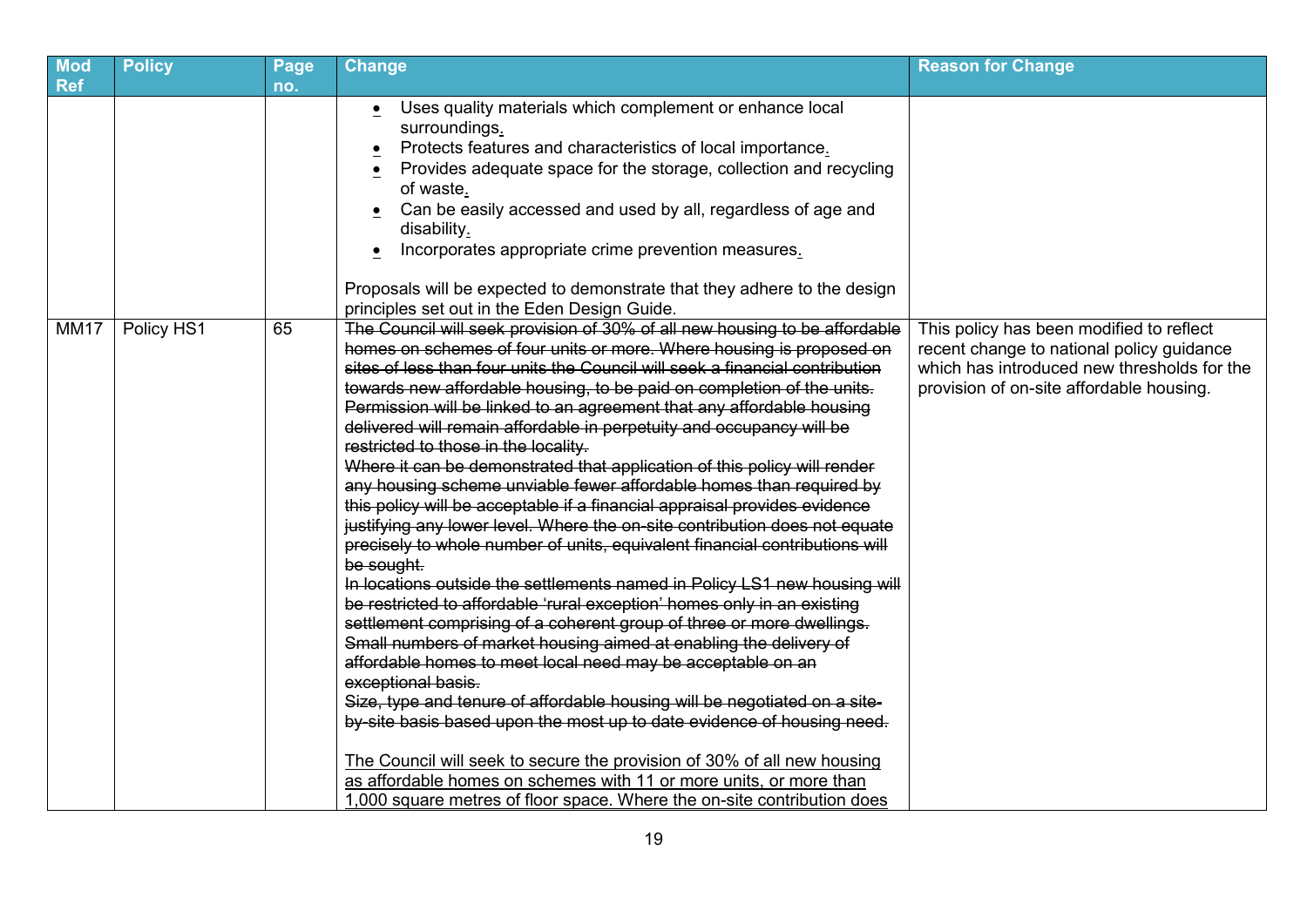| <b>Mod</b><br><b>Ref</b> | <b>Policy</b> | Page | <b>Change</b>                                                                                                                                       | <b>Reason for Change</b>                                 |
|--------------------------|---------------|------|-----------------------------------------------------------------------------------------------------------------------------------------------------|----------------------------------------------------------|
|                          |               | no.  | not equate precisely to a whole number of units, the contribution will be                                                                           |                                                          |
|                          |               |      | rounded down to the nearest unit. Size, type and tenure of affordable                                                                               |                                                          |
|                          |               |      | housing will be negotiated on a site-by-site basis based upon the most up                                                                           |                                                          |
|                          |               |      | to date evidence of housing need.                                                                                                                   |                                                          |
|                          |               |      |                                                                                                                                                     |                                                          |
|                          |               |      | In Penrith no contributions will be required on sites of 10 units or less.                                                                          |                                                          |
|                          |               |      | and with no more than 1,000 square metres of floor space.                                                                                           |                                                          |
|                          |               |      | In the designated rural area defined on the Policy Map, a commuted sum                                                                              |                                                          |
|                          |               |      | will be required from sites with 6 to 10 units. This will be secured by                                                                             |                                                          |
|                          |               |      | means of a planning obligation.                                                                                                                     |                                                          |
|                          |               |      | Planning permission will be linked to an agreement that any affordable                                                                              |                                                          |
|                          |               |      | housing delivered will remain affordable in perpetuity and occupancy will                                                                           |                                                          |
|                          |               |      | be restricted to those in the locality as defined in Appendix $6 -$ Local                                                                           |                                                          |
|                          |               |      | Connection Criteria for Affordable Housing.                                                                                                         |                                                          |
|                          |               |      | Where it can be demonstrated that application of this policy will render                                                                            |                                                          |
|                          |               |      | any housing scheme unviable, fewer affordable homes than required by                                                                                |                                                          |
|                          |               |      | this policy will be acceptable if a financial appraisal provides evidence to                                                                        |                                                          |
|                          |               |      | justify any reduced provision. This may include potentially higher costs                                                                            |                                                          |
|                          |               |      | associated with the development of previously developed land.                                                                                       |                                                          |
|                          |               |      | In Rural Areas outside of the settlements named in Policy LS1, new                                                                                  |                                                          |
|                          |               |      | housing will be restricted to affordable housing, in an existing settlement                                                                         |                                                          |
|                          |               |      | comprised of a coherent group of three or more dwellings. In addition,                                                                              |                                                          |
|                          |               |      | small numbers of market housing aimed at enabling the delivery of                                                                                   |                                                          |
|                          |               |      | affordable homes to meet local need may be acceptable in the Smaller                                                                                |                                                          |
|                          |               |      | Villages and Hamlets named in Policy LS1.                                                                                                           |                                                          |
| <b>MM18</b>              | Policy HS2    | 67   | Policy HS2 - Housing to Meet Local Demand in the Small Villages                                                                                     | To provide greater clarity as to the intentions          |
|                          |               |      | and Hamlets                                                                                                                                         | of the policy, in particular when the                    |
|                          |               |      |                                                                                                                                                     | imposition of a local occupancy condition will<br>apply. |
|                          |               |      | Within the Ssmall V villages and H hamlets listed in Policy LS1, permission<br>will be given for small scale housing of an appropriate scale, which |                                                          |
|                          |               |      | reflects the existing built form of adjoining and neighbouring development                                                                          |                                                          |
|                          |               |      | to the site and the service function of the settlement, (including sub-                                                                             |                                                          |
|                          |               |      | division of existing housing) in any of the following circumstances:                                                                                |                                                          |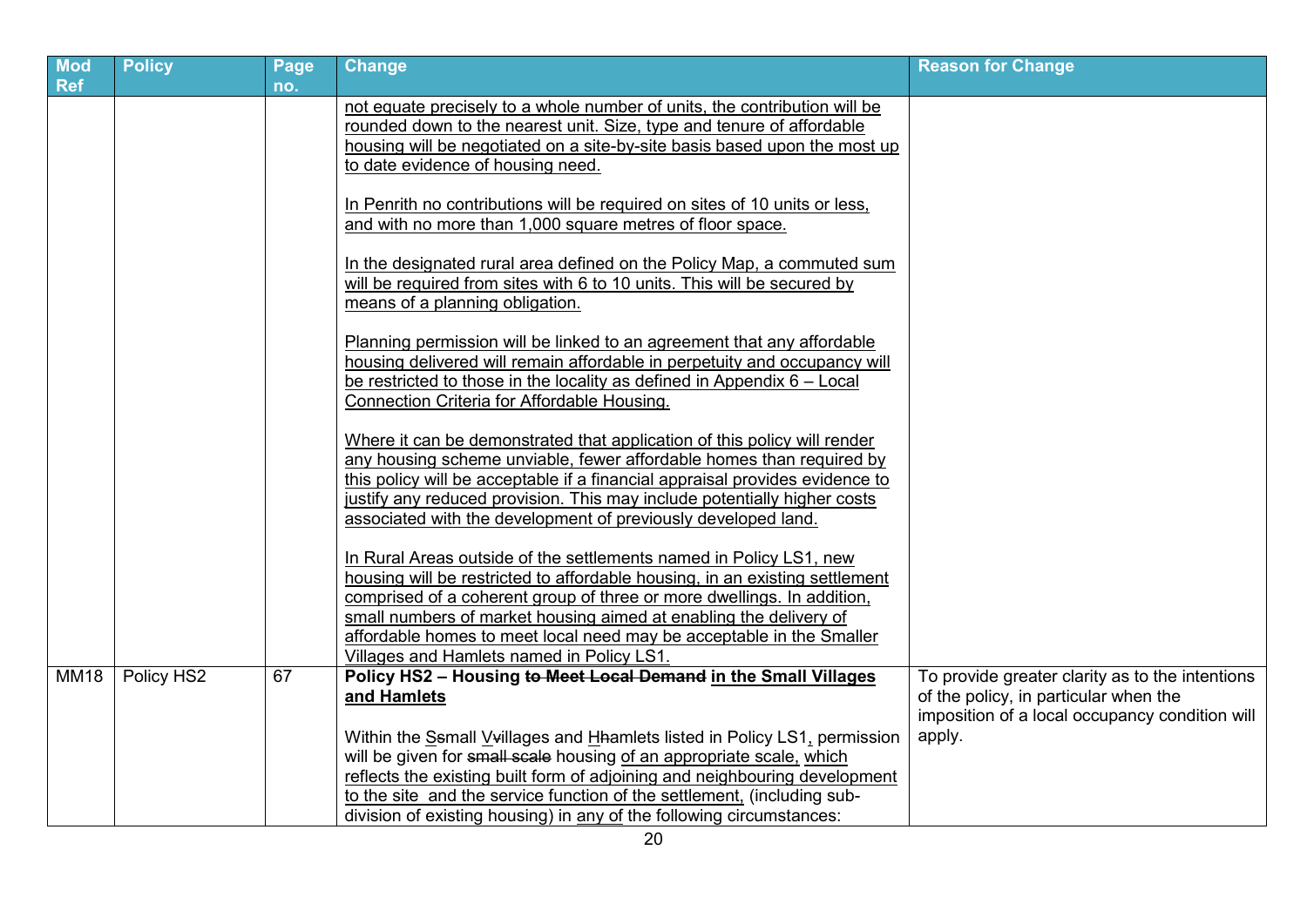| Mod<br><b>Ref</b> | <b>Policy</b> | Page<br>no. | <b>Change</b>                                                                                                                                                                                                                                                                                                                                                                                                                                                                                                                                                                                                                                                                                                                                                                                                                                                                                                                                                                                                                                                                                                              | <b>Reason for Change</b>                                                                                                                                                     |
|-------------------|---------------|-------------|----------------------------------------------------------------------------------------------------------------------------------------------------------------------------------------------------------------------------------------------------------------------------------------------------------------------------------------------------------------------------------------------------------------------------------------------------------------------------------------------------------------------------------------------------------------------------------------------------------------------------------------------------------------------------------------------------------------------------------------------------------------------------------------------------------------------------------------------------------------------------------------------------------------------------------------------------------------------------------------------------------------------------------------------------------------------------------------------------------------------------|------------------------------------------------------------------------------------------------------------------------------------------------------------------------------|
| <b>MM19</b>       | Policy HS4    | 69          | Where development is restricted to infilling and rounding off of<br>$\bullet$<br>the current village settlement pattern, in accordance with<br>Policy LS1.<br>The building does not contain more than 150m2 internal<br>$\bullet$<br>floorspace (gross).<br>In the case of Greenfield sites, where a condition or legal<br>$\bullet$<br>agreement restricting occupancy to only those meeting local<br>connection criteria, defined in appendix 6, is will be applied.<br>No ILocal occupancy restrictions will not be applied where suitable<br>housing comes forward on previously developed land. This is in<br>recognition of the higher costs of involved in developing such sites and<br>the opportunities they may bring to help improve the character and<br>appearance of villages and to support local services.<br>The mix of dwelling types and sizes provided in new residential schemes<br>will be expected to address the nature of local needs as evidenced<br>through each of the following criteria:<br>Any up to date local housing needs surveys and local housing<br>$\bullet$<br>market assessments. | To respond to a representation by the Home<br><b>Builders Federation (Response ID109)</b>                                                                                    |
|                   |               |             | Any other local housing needs information (e. g. relating to<br>elderly people or special needs).<br>The location and characteristics of the site.<br>The type and mix of housing in the locality, including housing<br>$\bullet$<br>age, condition and occupancy.<br>Current housing market conditions and viability.<br>$\bullet$                                                                                                                                                                                                                                                                                                                                                                                                                                                                                                                                                                                                                                                                                                                                                                                        |                                                                                                                                                                              |
| <b>MM20</b>       | Policy EC1    | 74          | In order to meet the employment land needs of the district up to 2032, the<br>Council, its partners and service providers will ensure that provision will<br>be made for 24.38 28.04 hectares of land for employment development<br>(B1, B2 and B8 uses), in line with the locational policy set out in LS1.                                                                                                                                                                                                                                                                                                                                                                                                                                                                                                                                                                                                                                                                                                                                                                                                               | To reflect the revised strategy, this has been<br>altered in response to the increased housing<br>requirement.                                                               |
| <b>MM21</b>       | Policy ENV3   | 88          | Development within or affecting the North Pennines Area of Outstanding<br>Natural Beauty (AONB) development proposals will only be permitted<br>where each of the following criteria apply:<br>Individually or cumulatively it will not have a significant or adverse                                                                                                                                                                                                                                                                                                                                                                                                                                                                                                                                                                                                                                                                                                                                                                                                                                                      | Following a request by the North Pennines<br>Area of Outstanding Natural Beauty<br>Partnership to refer to development affecting<br>the AONB and within it. (Response ID212) |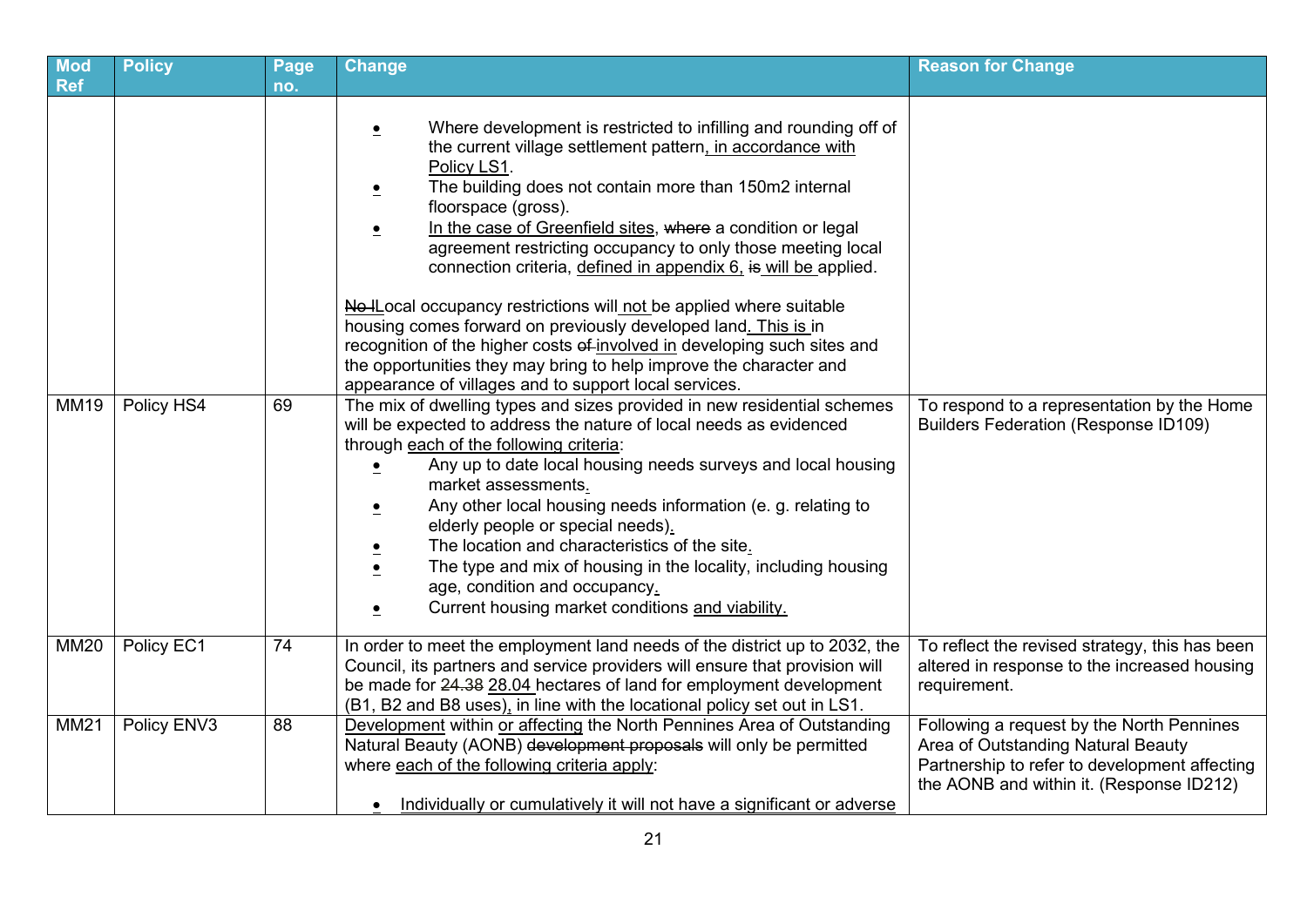| <b>Mod</b><br><b>Ref</b> | <b>Policy</b> | Page<br>no. | <b>Change</b>                                                                                                                                                                                                                                                                                                                                                                                                                                                                                                                                                                                                                                                                                                                                                                                                                                                                                                                                                                                                                                                                                                                                                                                                                                                                                                                                                                                                                                                                                                                                                            | <b>Reason for Change</b>                                                                                                                                                                                                                                                                                                                                                                                                                                                                                        |
|--------------------------|---------------|-------------|--------------------------------------------------------------------------------------------------------------------------------------------------------------------------------------------------------------------------------------------------------------------------------------------------------------------------------------------------------------------------------------------------------------------------------------------------------------------------------------------------------------------------------------------------------------------------------------------------------------------------------------------------------------------------------------------------------------------------------------------------------------------------------------------------------------------------------------------------------------------------------------------------------------------------------------------------------------------------------------------------------------------------------------------------------------------------------------------------------------------------------------------------------------------------------------------------------------------------------------------------------------------------------------------------------------------------------------------------------------------------------------------------------------------------------------------------------------------------------------------------------------------------------------------------------------------------|-----------------------------------------------------------------------------------------------------------------------------------------------------------------------------------------------------------------------------------------------------------------------------------------------------------------------------------------------------------------------------------------------------------------------------------------------------------------------------------------------------------------|
|                          |               |             | impact upon the special qualities or statutory purpose of the<br>AONB. They can demonstrate that they will conserve and<br>enhance the natural beauty of the designated area<br>It They does not lessen or cause harm to the distinctive character<br>of the area, the historic environment, heritage assets and their<br>setting.<br>It They adheres to any formally adopted design or planning<br>policies, including the North Pennines AONB Management Plan,<br>the North Pennines AONB Planning Guidelines and the North<br>Pennines AONB Building Design Guide.<br>Major developments, defined in appendix 2, will not be permitted only be<br>permitted in exceptional circumstances, where they are in the long term<br>public interest and where there has been a full consideration of each of<br>the following criteria: except where it can be demonstrated:<br>Other locations outside the AONB are not suitable The need for<br>the development, including in terms of any national<br>considerations, and the impact of permitting it, or refusing it, upon<br>the local economy.<br>They are in the long term public interest The cost of and scope for<br>$\bullet$<br>developing elsewhere outside of the designated area or meeting<br>the need for it in some other way.<br>They contribute to the wider economy Any detrimental effect on<br>the environment, the landscape and recreational opportunities,<br>and the extent to which that could be moderated.<br>1. They go as far as possible in minimising any change to the local<br>landscape | To alter references to the North Pennines<br>AONB documents to include the Planning<br>Guidelines, at their suggestion. (Response<br>ID212)<br>Following a suggestion by the North<br>Pennines AONB Partnership to change the<br>wording on policy on major development to<br>be more in line with the NPPF. (Response<br>ID212)<br>To incorporate a suggestion from Historic<br>England for plan to include a reference to<br>the historic environment, heritage assets and<br>their setting (Response ID 319) |
| <b>MM22</b>              | Policy ENV6   | 92          | Renewable and low carbon energy schemes will be supported where<br>they meet each of the following criteria:<br>Proposals can be incorporated into the local landscape without<br>$\bullet$<br>significant adverse impact; Pearticular attention will be paid to the<br>landscape impact of proposed developments which are located<br>close to or within the North Pennines AONB and the National<br>Parks.;<br>Proposals respect the form of the built environment, including                                                                                                                                                                                                                                                                                                                                                                                                                                                                                                                                                                                                                                                                                                                                                                                                                                                                                                                                                                                                                                                                                          | To respond to a suggestion from Durham<br>County Council. (Response ID301), and also<br>to reflect extensions to the Yorkshire Dales<br>National Park, and responses from the North<br>Pennines AONB Partnership (Responses<br>numbers 213, 215, 216)<br>To respond to a representation from National                                                                                                                                                                                                           |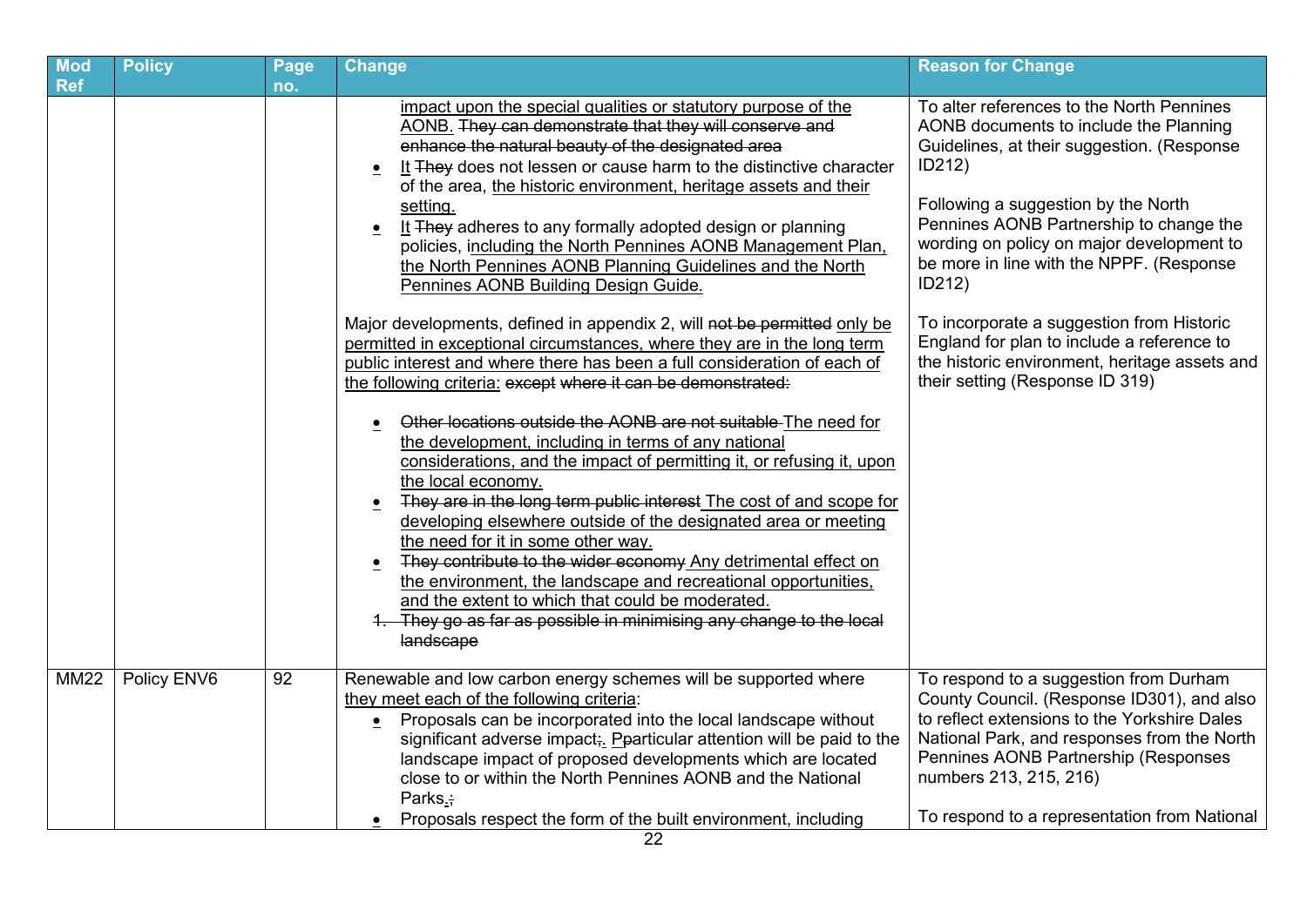| <b>Mod</b> | <b>Policy</b> | Page | Change                                                                                                                                     | <b>Reason for Change</b> |
|------------|---------------|------|--------------------------------------------------------------------------------------------------------------------------------------------|--------------------------|
| <b>Ref</b> |               | no.  |                                                                                                                                            |                          |
|            |               |      | settlement character and heritage assets, with particular attention<br>paid not only to the potential impact on the heritage asset itself, | Trust (Response ID206)   |
|            |               |      | but also to its wider setting.;                                                                                                            |                          |
|            |               |      | The development proposed will not have an unacceptable impact                                                                              |                          |
|            |               |      | on the amenity of local residents and can demonstrate that there                                                                           |                          |
|            |               |      | is sufficient mitigation measures to minimise the impact of noise,                                                                         |                          |
|            |               |      | smell or other nuisance or pollutants likely to affect nearby                                                                              |                          |
|            |               |      | occupiers and neighbouring land uses.;                                                                                                     |                          |
|            |               |      | It can be demonstrated that the natural environment, including                                                                             |                          |
|            |               |      | designated sites will not be adversely affected (and where                                                                                 |                          |
|            |               |      | possible enhanced).;                                                                                                                       |                          |
|            |               |      | The local road network can satisfactorily accommodate the<br>development proposed.;                                                        |                          |
|            |               |      | The proposed scheme will provide benefits to the community                                                                                 |                          |
|            |               |      | through their involvement with the proposal.;                                                                                              |                          |
|            |               |      | Where necessary, an assessment of the cumulative impacts of                                                                                |                          |
|            |               |      | renewable energy developments has been undertaken, and there                                                                               |                          |
|            |               |      | is found to be no significant adverse impact.;                                                                                             |                          |
|            |               |      | 8. For proposals involving wind energy developments, the<br>development is located in a 'suitable area' (identified on the                 |                          |
|            |               |      | Policies Map) and following consultation, it can be demonstrated                                                                           |                          |
|            |               |      | that the planning impacts identified by affected local communities                                                                         |                          |
|            |               |      | have been fully addressed and therefore the proposal has their                                                                             |                          |
|            |               |      | backing;                                                                                                                                   |                          |
|            |               |      | The proposed scheme will not have an unacceptable effect on                                                                                |                          |
|            |               |      | civil or military aviation and/or other defensce related                                                                                   |                          |
|            |               |      | installations.;                                                                                                                            |                          |
|            |               |      | The proposed scheme will not have an unacceptable effect on                                                                                |                          |
|            |               |      | existing telecommunications infrastructure.;                                                                                               |                          |
|            |               |      | Suitable measures have been included for the removal of<br>redundant structures or equipment and for the restoration of the                |                          |
|            |               |      | site, should the site become non-operational.                                                                                              |                          |
|            |               |      | In addition to the criteria above, proposals involving wind energy                                                                         |                          |
|            |               |      | development, are required to be located in a 'suitable area'                                                                               |                          |
|            |               |      | (identified on the Policies Map) and following consultation, it must                                                                       |                          |
|            |               |      | also be demonstrated that the planning impacts identified by                                                                               |                          |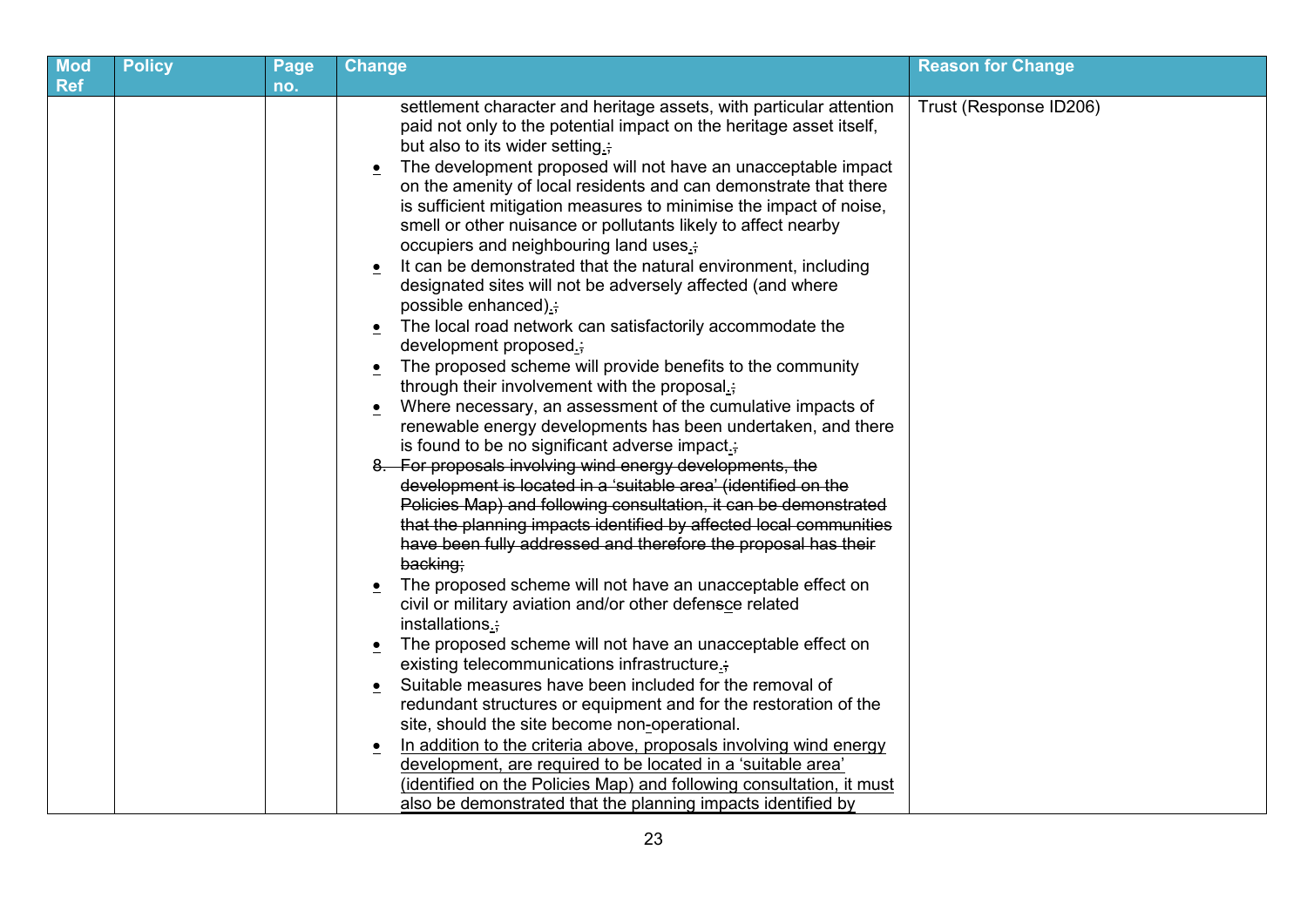| <b>Mod</b>  | <b>Policy</b> | Page | <b>Change</b>                                                                                                                                          | <b>Reason for Change</b>                    |
|-------------|---------------|------|--------------------------------------------------------------------------------------------------------------------------------------------------------|---------------------------------------------|
| <b>Ref</b>  |               | no.  |                                                                                                                                                        |                                             |
|             |               |      | affected local communities have been fully addressed and                                                                                               |                                             |
|             |               |      | therefore the proposal has their backing.                                                                                                              |                                             |
|             |               |      | Where mitigation is required to make any identified impacts acceptable                                                                                 |                                             |
|             |               |      | these will, where necessary, be secured through conditions or planning                                                                                 |                                             |
|             |               |      | obligations.                                                                                                                                           |                                             |
| <b>MM23</b> | Policy ENV10  | 98   | Development proposals will be expected to avoid harm to the historic                                                                                   | The policy has been modified to reflect the |
|             |               |      | environment wherever possible, and should aim to positively enhance                                                                                    | changes to the policy wording agreed        |
|             |               |      | Eden's historic environment.                                                                                                                           | between the Council and Historic England.   |
|             |               |      |                                                                                                                                                        | The revised wording is intended to ensure   |
|             |               |      | In determining planning applications for development proposals that may<br>affect the historic environment key considerations will be the significance | that the policy is considered to be sound.  |
|             |               |      | of the heritage asset, the degree of harm that will be caused, and the                                                                                 |                                             |
|             |               |      | degree of public benefit that will result from the development. Great                                                                                  |                                             |
|             |               |      | weight will be attached to the conservation of heritage assets.                                                                                        |                                             |
|             |               |      |                                                                                                                                                        |                                             |
|             |               |      | Development proposals that would result in substantial harm to or total                                                                                |                                             |
|             |               |      | loss of significance of a designated heritage asset or its setting will only                                                                           |                                             |
|             |               |      | be permitted where it can be clearly demonstrated that substantial public                                                                              |                                             |
|             |               |      | benefits would outweigh the harm, and that the harm is necessary to                                                                                    |                                             |
|             |               |      | achieve those benefits.                                                                                                                                |                                             |
|             |               |      | Any proposals that cause substantial harm to or loss of a grade I or II*                                                                               |                                             |
|             |               |      | Listed Building, a Scheduled Monument, or a grade I or II* Registered                                                                                  |                                             |
|             |               |      | Park and Garden, will only be permitted in wholly exceptional                                                                                          |                                             |
|             |               |      | circumstances. Proposals that cause substantial harm to a grade II Listed                                                                              |                                             |
|             |               |      | Building, a grade II Registered Park and Garden and a Conservation                                                                                     |                                             |
|             |               |      | Area will only be permitted in exceptional circumstances.                                                                                              |                                             |
|             |               |      | Where a development proposal will lead to less than substantial harm to                                                                                |                                             |
|             |               |      | a designated heritage asset, the harm will be weighed against the public                                                                               |                                             |
|             |               |      | benefit of the proposal in determining the application.                                                                                                |                                             |
|             |               |      |                                                                                                                                                        |                                             |
|             |               |      | Development proposals in Conservation Areas will be expected to                                                                                        |                                             |
|             |               |      | preserve and enhance their special architectural and historic interest.                                                                                |                                             |
|             |               |      | Any proposals that affect a non-designated heritage asset will be judged                                                                               |                                             |
|             |               |      | on the significance of the heritage asset and the scale of the harm.                                                                                   |                                             |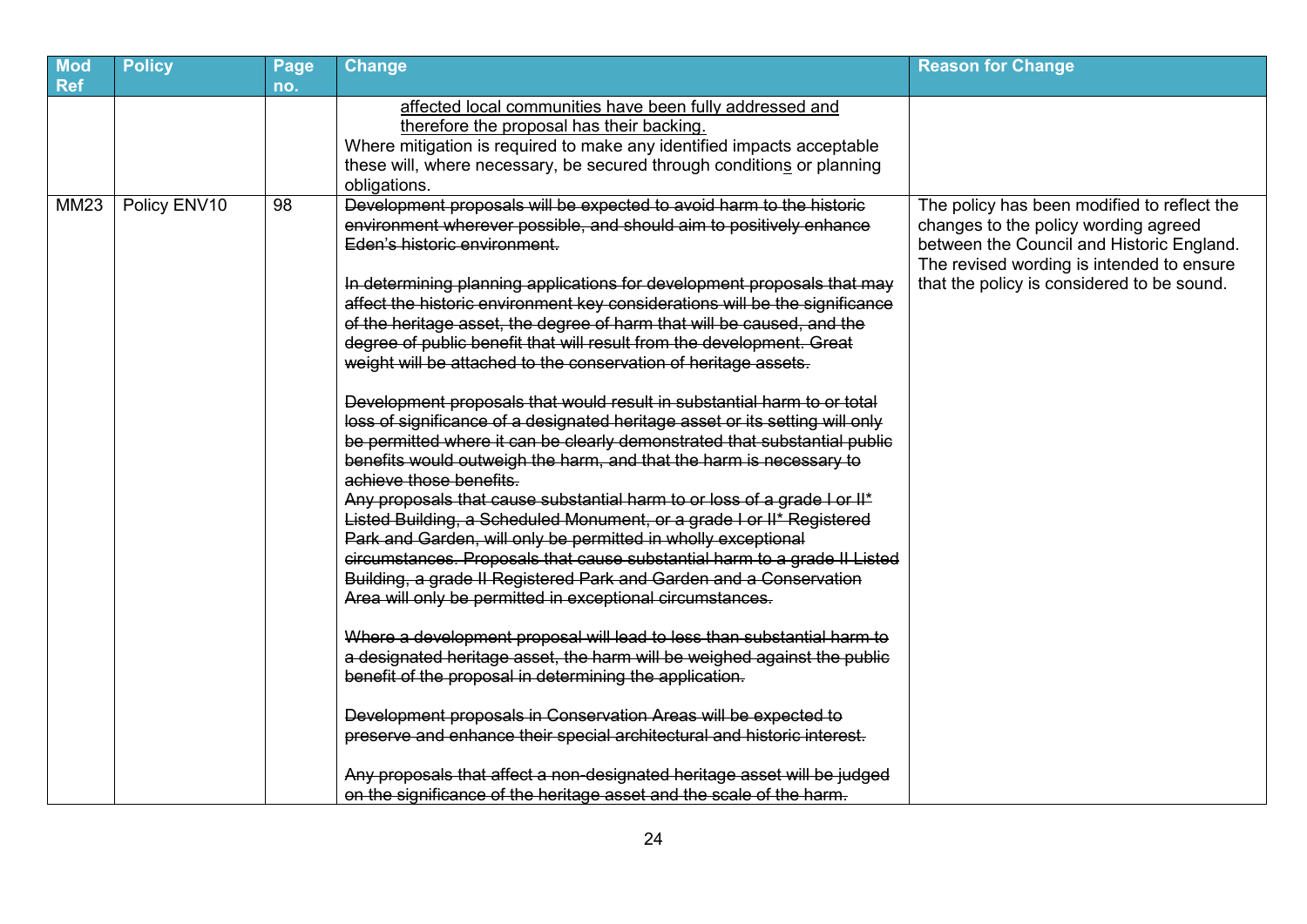| <b>Mod</b><br><b>Ref</b> | <b>Policy</b> | Page<br>no. | <b>Change</b>                                                                                                                                                                                                                                                                                                                                                                                                                                                                                                                                                                                                                                                                                                                                                                                                                                                                                                                                                                                                                                                  | <b>Reason for Change</b> |
|--------------------------|---------------|-------------|----------------------------------------------------------------------------------------------------------------------------------------------------------------------------------------------------------------------------------------------------------------------------------------------------------------------------------------------------------------------------------------------------------------------------------------------------------------------------------------------------------------------------------------------------------------------------------------------------------------------------------------------------------------------------------------------------------------------------------------------------------------------------------------------------------------------------------------------------------------------------------------------------------------------------------------------------------------------------------------------------------------------------------------------------------------|--------------------------|
|                          |               |             | The Council will attach great weight to the conservation and<br>enhancement of the historic environment, heritage assets and their<br>setting, which help to make Eden a distinctive place.<br>The Council will require all proposals for development to conserve and<br>where appropriate, enhance the significance of Eden's heritage assets<br>and their setting. The Council will support proposals that would better<br>reveal the significance of the asset, in particular those heritage assets<br>identified as being most at risk. Opportunities for promotion, interpretation<br>and increasing understanding should also be explored.<br>Development proposals that would result in harm to or total loss of<br>significance of a designated heritage asset or its setting will only be<br>permitted where it can be clearly demonstrated that the public benefits of<br>the proposal would outweigh the harm, and that the harm is necessary to<br>achieve those benefits.<br>The Council will require proposals to protect and where appropriate. |                          |
|                          |               |             | enhance the significance and setting of Eden's non-designated heritage<br>assets, including buildings, archaeological sites, parks, landscapes and<br>gardens. Where the harm is outweighed by the public benefits of the<br>proposals, the Council will require an appropriate level of survey and<br>recording, the results of which should be deposited with the Historic<br><b>Environment Record.</b>                                                                                                                                                                                                                                                                                                                                                                                                                                                                                                                                                                                                                                                     |                          |
|                          |               |             | Where a development proposal affecting an archaeological site is<br>acceptable in principle, the Council will ensure preservation of the<br>remains in situ as a preferred solution. Where in situ preservation is not<br>justified, the development will be required to make adequate provision for<br>excavation and recording before or during development.                                                                                                                                                                                                                                                                                                                                                                                                                                                                                                                                                                                                                                                                                                 |                          |
|                          |               |             | All development proposals affecting the historic environment, heritage<br>assets and their settings (including where there is the potential of<br>unknown archaeological assets) will need to be accompanied by an<br>assessment of the significance of the asset and its setting and how it will                                                                                                                                                                                                                                                                                                                                                                                                                                                                                                                                                                                                                                                                                                                                                              |                          |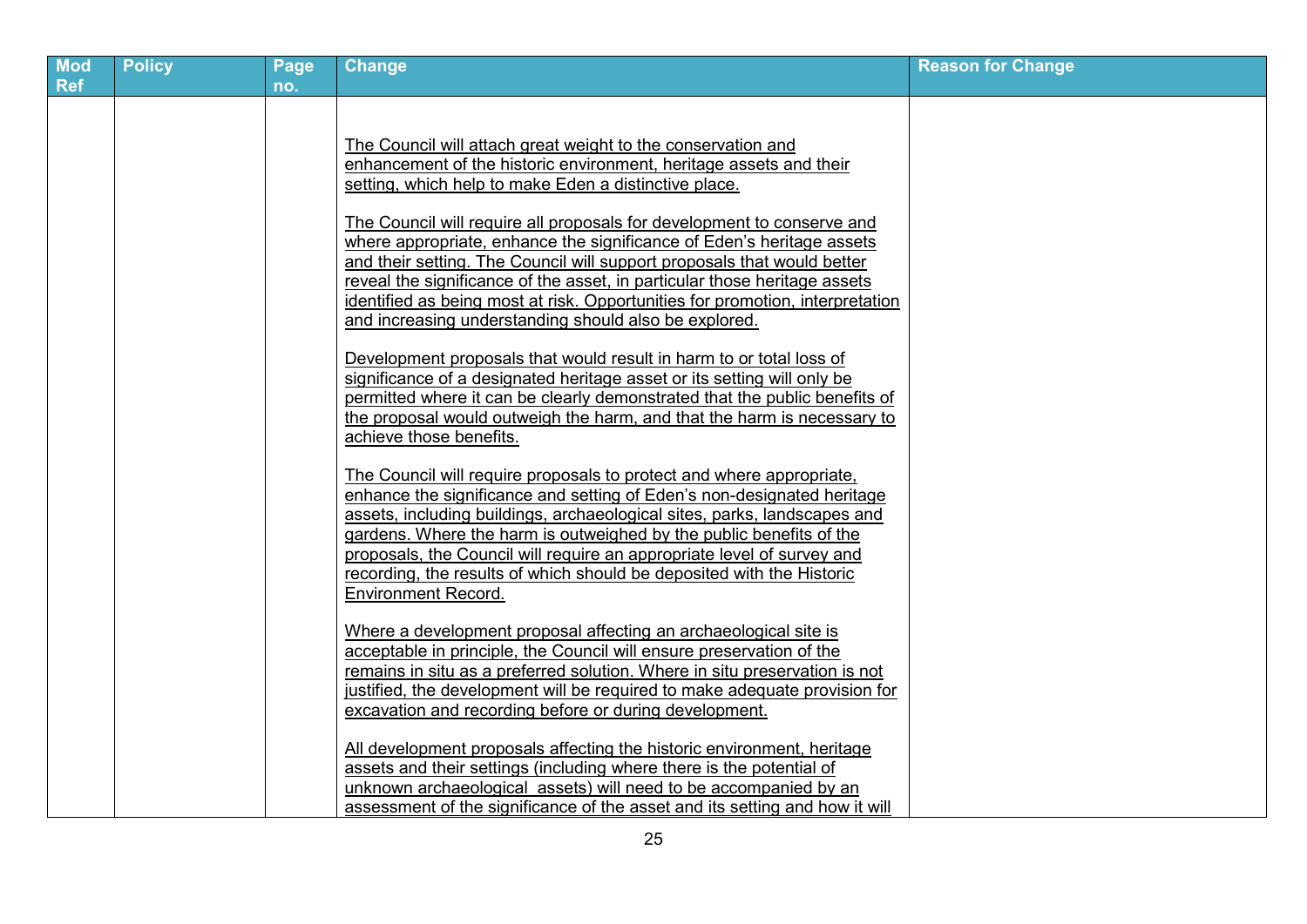| <b>Ref</b> | Page<br>no. | <b>Change</b>                                                                                                                                                                                                                                                                                                                                                                                                                                                                                                                                                                                                                                                                                                                                                                                                                                                                                                                                                                                                                                                                                                                                                                                                                                                                                                                                                                                                                                            | <b>Reason for Change</b> |
|------------|-------------|----------------------------------------------------------------------------------------------------------------------------------------------------------------------------------------------------------------------------------------------------------------------------------------------------------------------------------------------------------------------------------------------------------------------------------------------------------------------------------------------------------------------------------------------------------------------------------------------------------------------------------------------------------------------------------------------------------------------------------------------------------------------------------------------------------------------------------------------------------------------------------------------------------------------------------------------------------------------------------------------------------------------------------------------------------------------------------------------------------------------------------------------------------------------------------------------------------------------------------------------------------------------------------------------------------------------------------------------------------------------------------------------------------------------------------------------------------|--------------------------|
|            |             | be affected by the proposed development.<br>The level of information required will be proportionate to the significance<br>of the asset and to the scale of impact of the proposal. For archaeological<br>assets, this may where necessary include archaeological desk based<br>assessment and field evaluation.<br>1.33.1 One of the features that makes Eden so unique is the quality<br>of its historic environment. The district has twenty-four<br>conservation areas, 1,600 listed buildings, over 200 scheduled<br>ancient monuments and 5 registered parks and gardens. The<br>full list of designated assets can be found on Historic<br>England's website. Eden's historic environment is not only<br>enriched by its designated heritage assets but also the wealth<br>of other assets such as locally important buildings, earthworks<br>and below ground archaeology and the landscape in which it<br>sits. Together all these assets form an irreplaceable resource<br>for understanding the past.<br>Key elements include:<br>• Castles, houses and their parks and gardens including<br>Appleby, Brough, Brougham, Dacre, Dalemain, Kirkoswald,<br>Lowther and Penrith.<br>• Roman sites such as Voreda, and associated archaeology.<br>• Prehistoric heritage including Long Meg and her Daughters,<br>the henges of Mayburgh and King Arthur's Round Table, and<br>also the numerous megalithic sites, burial cairns and rock<br>arts. |                          |
|            |             | • Conservation areas across the district in particular Penrith<br>and the Settle to Carlisle Railway.<br>• Remains of historic industrial activity such as sites on Alston<br>Moor including Nenthead and Whitesyke.<br>• Historic market towns and settlements such as Penrith,<br>Alston, Appleby and Kirkby Stephen.<br>Upland farming landscapes and their buildings.                                                                                                                                                                                                                                                                                                                                                                                                                                                                                                                                                                                                                                                                                                                                                                                                                                                                                                                                                                                                                                                                                |                          |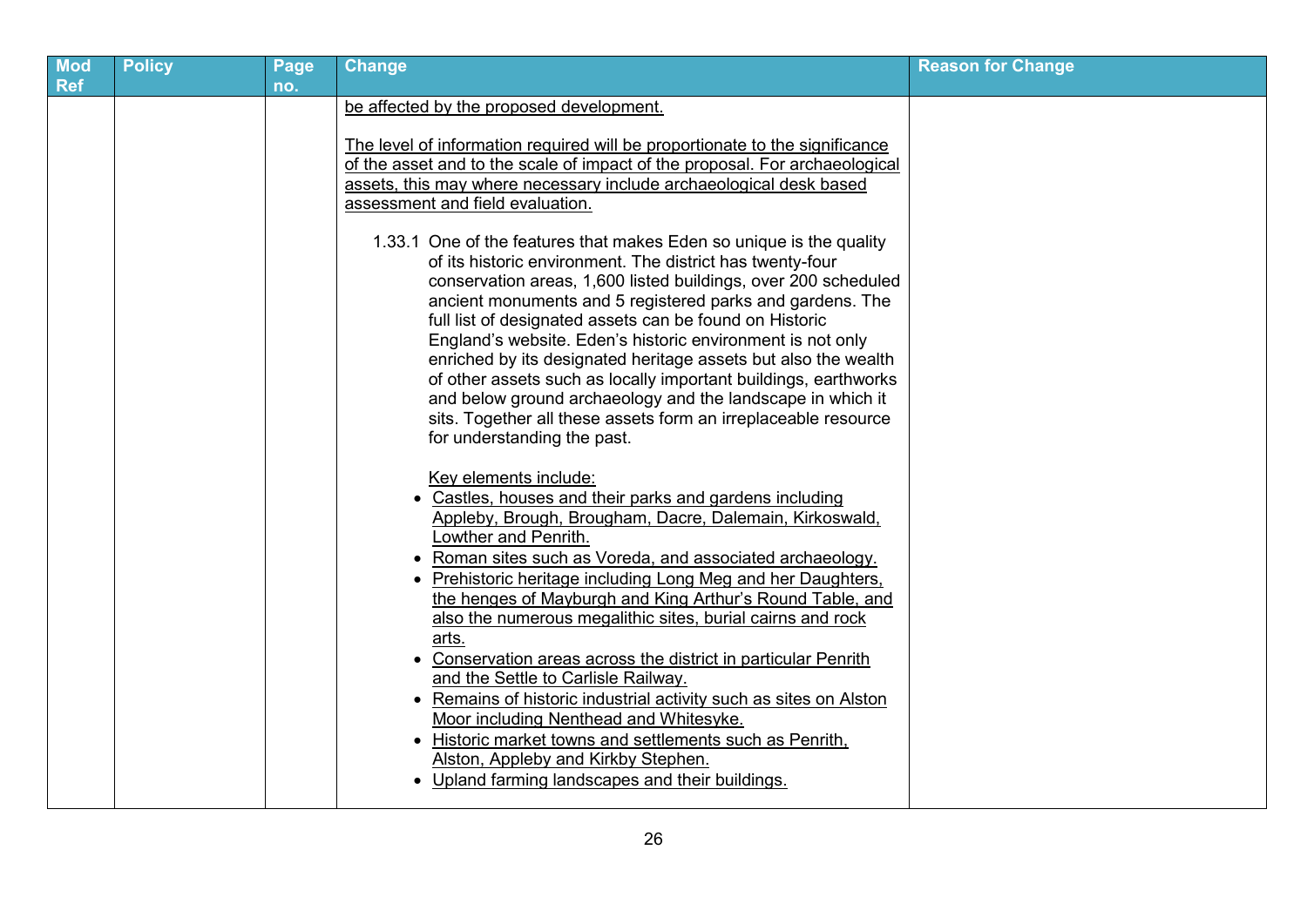| Mod<br><b>Ref</b> | <b>Policy</b> | Page<br>no. | <b>Change</b>                                                                                                                                                                                                                                                                                                                                                                                                                            | <b>Reason for Change</b>                                                                                                                              |
|-------------------|---------------|-------------|------------------------------------------------------------------------------------------------------------------------------------------------------------------------------------------------------------------------------------------------------------------------------------------------------------------------------------------------------------------------------------------------------------------------------------------|-------------------------------------------------------------------------------------------------------------------------------------------------------|
| MM24              | Policy COM2   | 103         | Development proposals that result in the loss of open space, sport,<br>leisure, allotments, and recreational and cultural facilities will not be<br>permitted. The exception to this is will be where the loss is unavoidable or<br>the benefits of the development outweigh the loss.<br>Proposals must satisfy each of the following criteria:                                                                                         | Reference to cultural facilities has been<br>added in the first sentence to respond to a<br>representation from the Theatres Trust<br>(Response ID35) |
|                   |               |             | There is a strong social or economic justification for the<br>development.<br>There is no longer a need for the facility in the area, or if a need<br>remains, alternative provision will be provided nearby.                                                                                                                                                                                                                            | To respond to suggestions made by the<br>Inspector.                                                                                                   |
|                   |               |             | Any replacement facility must provide an equivalent or greater net benefit<br>to the community, in terms of quality, availability and accessibility of open<br>space or recreational opportunities.<br>Where development of a small area of the site would enable investment<br>to improve the rest of the site this may be taken into account as a<br>circumstance under which benefits may outweigh the loss of a site or<br>facility. |                                                                                                                                                       |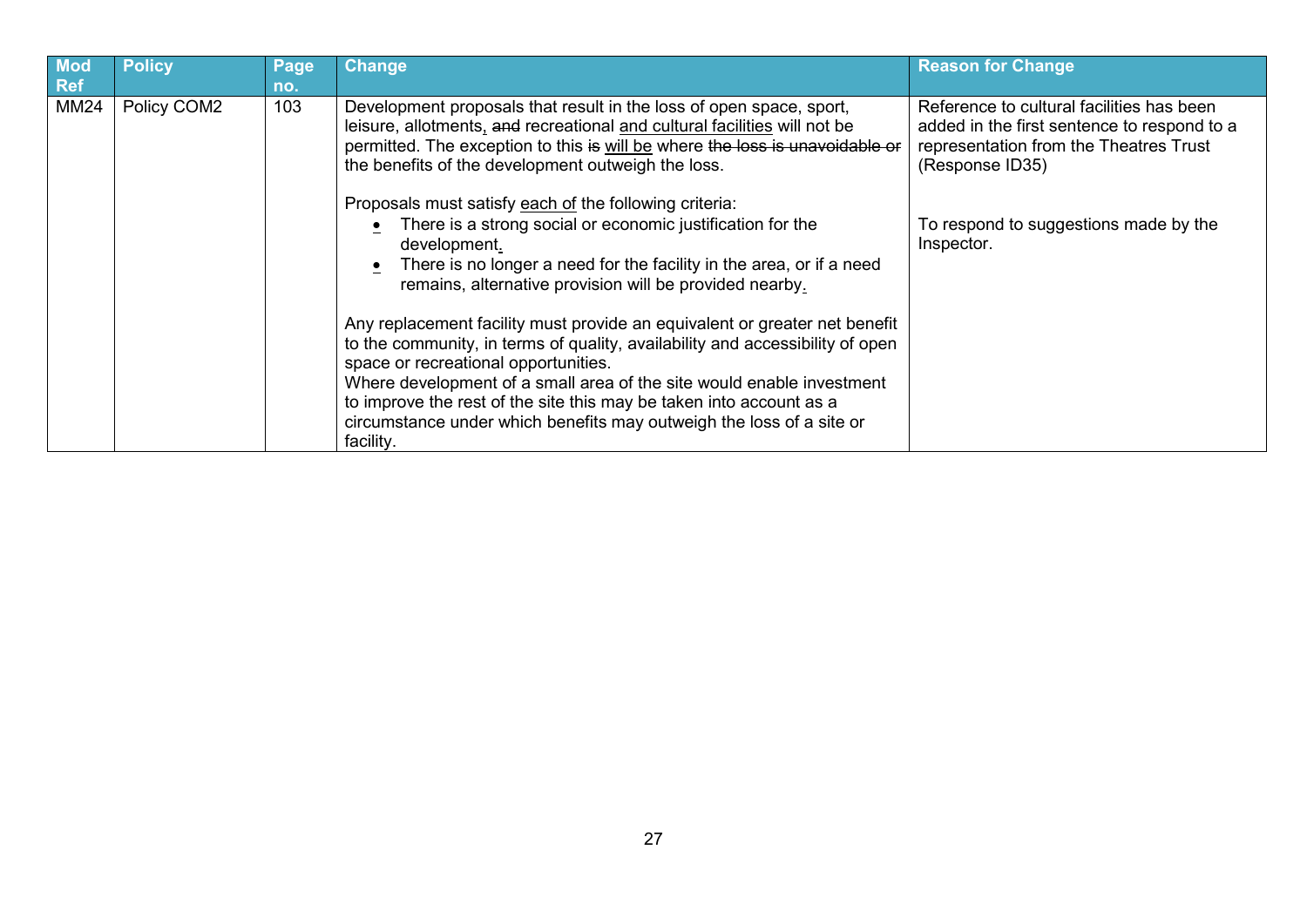#### <span id="page-27-0"></span>**Appendix**

<span id="page-27-1"></span>**Appendix 1 – Housing Targets and Distribution**

|                         | <b>Target</b><br>(242) | <b>Distribution</b> | <b>Site</b><br><b>Allocations?</b> | <b>Completed</b> | <b>Already under</b><br>construction or<br>permitted | <b>Windfall</b>            | <b>Left to Allocate</b><br><b>Residual Requirement</b><br>(242) | <b>Annual Requirement</b><br>(242) |
|-------------------------|------------------------|---------------------|------------------------------------|------------------|------------------------------------------------------|----------------------------|-----------------------------------------------------------------|------------------------------------|
| Target                  | 3600<br>4356           | 100%                |                                    |                  |                                                      |                            |                                                                 |                                    |
| <b>Towns</b>            |                        |                     |                                    |                  |                                                      |                            |                                                                 |                                    |
| Penrith                 | 1800<br>2178           | 50%                 | Yes                                | 43-227           | 254 848                                              | N/A                        | 1503 1103                                                       | 83 74                              |
| Alston                  | 144<br><u>131</u>      | 4% 3%               | Yes                                | 46               | 56                                                   | N/A                        | 87 69                                                           | $\sqrt{5}$                         |
| Appleby                 | 324<br>392             | 9%                  | Yes                                | 7 9 0            | 167 92                                               | N/A                        | <del>150</del> 210                                              | 814                                |
| Kirkby<br>Stephen       | 252<br>305             | 7%                  | Yes                                | 16 23            | $38 - 32$                                            | N/A                        | 198 250                                                         | <del>11</del> 17                   |
| <b>Total Towns</b>      | 2520<br>3006           | 70% 69%             |                                    | 67 346           | 515 1028                                             | <u>N/A</u>                 | 1938 1632                                                       | 108 109                            |
| <b>Rural Areas</b>      |                        |                     |                                    |                  |                                                      |                            |                                                                 |                                    |
| Key Hubs                | 720<br>871             | 20%                 | $Yes$                              | 34 119           | 215 249                                              | 261                        | 472 242                                                         | 26 16                              |
| Villages and<br>Hamlets | 360<br>479             | 10% 11%             | $\underline{\mathsf{No}}$          | 24 100           | 267 437                                              | N/A                        | 72 - 57                                                         | $\overline{4}$                     |
| <b>Total Rural</b>      | 1080<br><b>1350</b>    | 30% 31%             |                                    | 55 219           | 482 685                                              | M/A                        | 544 185                                                         | 30 12                              |
| <b>Total</b>            | 3600<br>4356           | 100%                |                                    | 122 565          | 997 1713                                             | $\underline{\mathsf{N/A}}$ | 2481 1817                                                       | <del>138</del> 121                 |

Position at April 2015 2017. Small site permissions discounted to 75% to allow for non-implementation.

These proportions should not be seen as annualised caps to provide flexibility in spatial planning.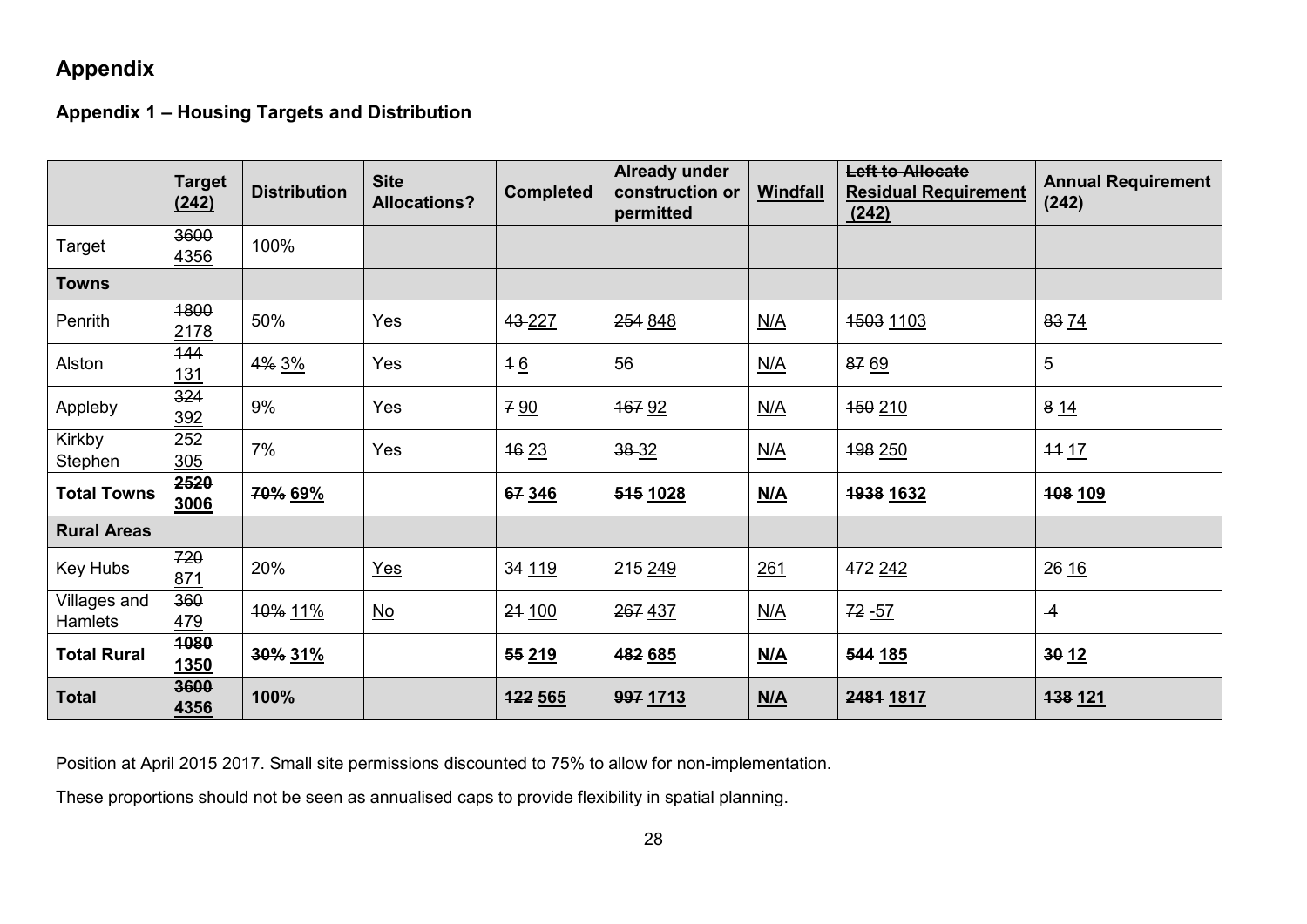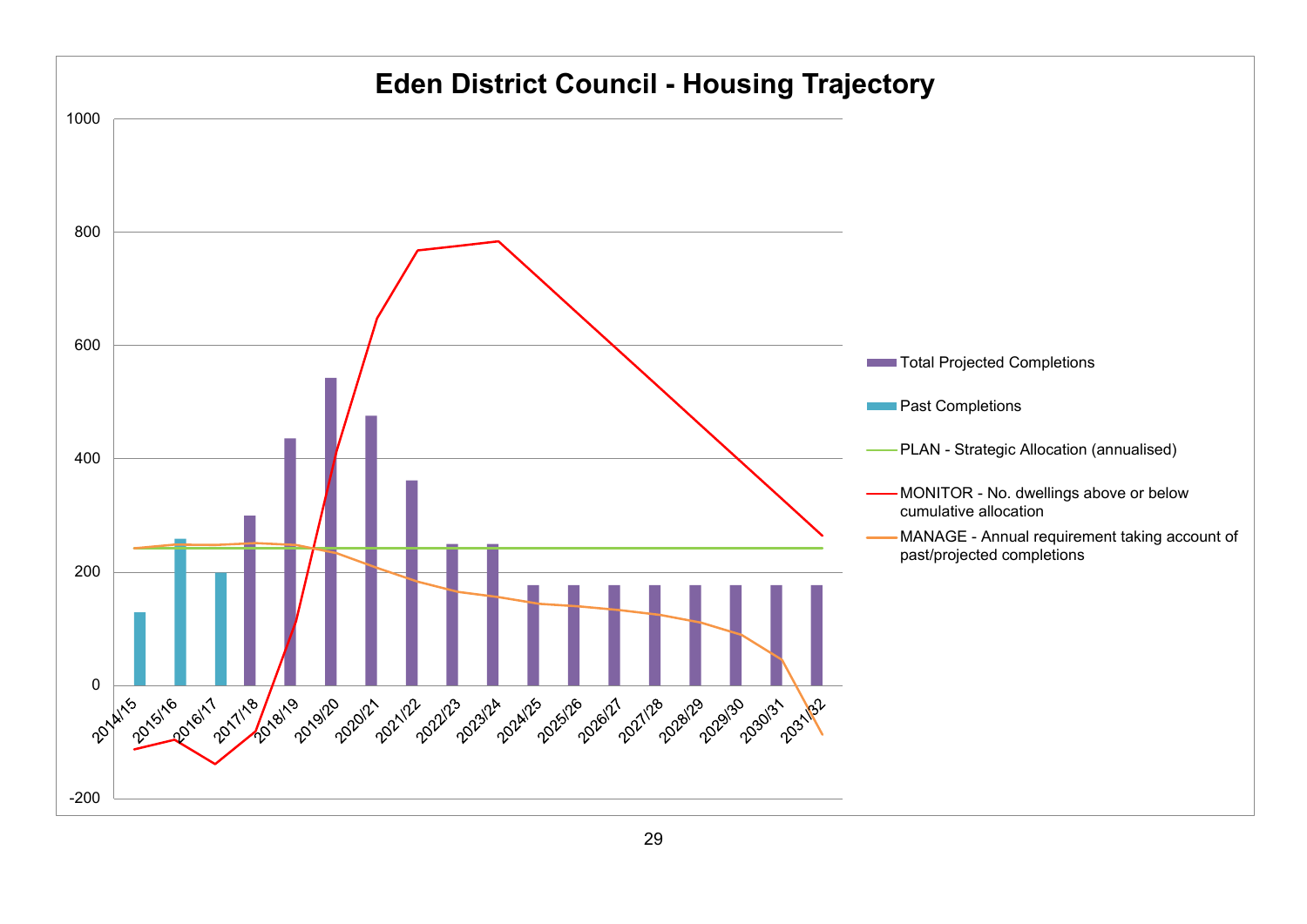## **Appendix 2 – Allocations in Penrith**

<span id="page-29-0"></span>Land for housing is allocated on the following sites:

| Ref             | <b>Address</b>                     | Area (ha) | <b>Phasing</b> |           |                | <b>Total</b>   |
|-----------------|------------------------------------|-----------|----------------|-----------|----------------|----------------|
|                 |                                    |           | 2014-2019      | 2019-2024 | 2024-2032      |                |
| E1              | Carleton                           | 23.89     |                | 200 205   | 299 300        | 499 505        |
| E <sub>3</sub>  | Carleton - land at Longacres.      | 11.62     |                | 120       | 180 141        | 300 261        |
| E <sub>4</sub>  | Land at Carleton Hall Farm         | 3.8       |                | 54 32     | 54             | 108 86         |
| N1              | Salkeld Road / Fairhill Greenfield | 4.40      | 50             | 50 48     |                | 100 98         |
| M1a             | <b>Salkeld Road / Fairhill</b>     | 10.5      |                | 125       | 125            | 250            |
| N <sub>2</sub>  | White Ox Farm                      | 8.38 3.95 |                | 49 54     | 106            | 155 54         |
| N3              | Raiselands                         | 11.06     | 70             | 160       | $\frac{75}{2}$ | 230 305        |
| TC <sub>1</sub> | Old London Road                    | 0.5       |                | 2726      |                | 2726           |
| P <sub>2</sub>  | <b>Gilwilly Road</b>               | 0.33      |                |           | 17 14          | 17 14          |
| P <sub>8</sub>  | Myers Lane, Norfolk Road           | 0.63      |                |           | 3220           | 32 20          |
| P <sub>54</sub> | Bellevue Farm, Salkeld Road        | 2.8       |                |           | 63             | 63             |
| <b>P61</b>      | Garage at Roper Street             | 0.37      |                | 37        |                | <b>19</b>      |
| P71             | <b>Brent Road Garages</b>          | 0.21      | $\overline{7}$ |           |                | $\overline{7}$ |
| P93             | Barn and Yard, Brunswick Road      | 0.1       |                | 54        |                | 54             |
| P94             | QEGS Annexe, Ullswater Road        | 0.58      |                |           | 29 18          | 29 18          |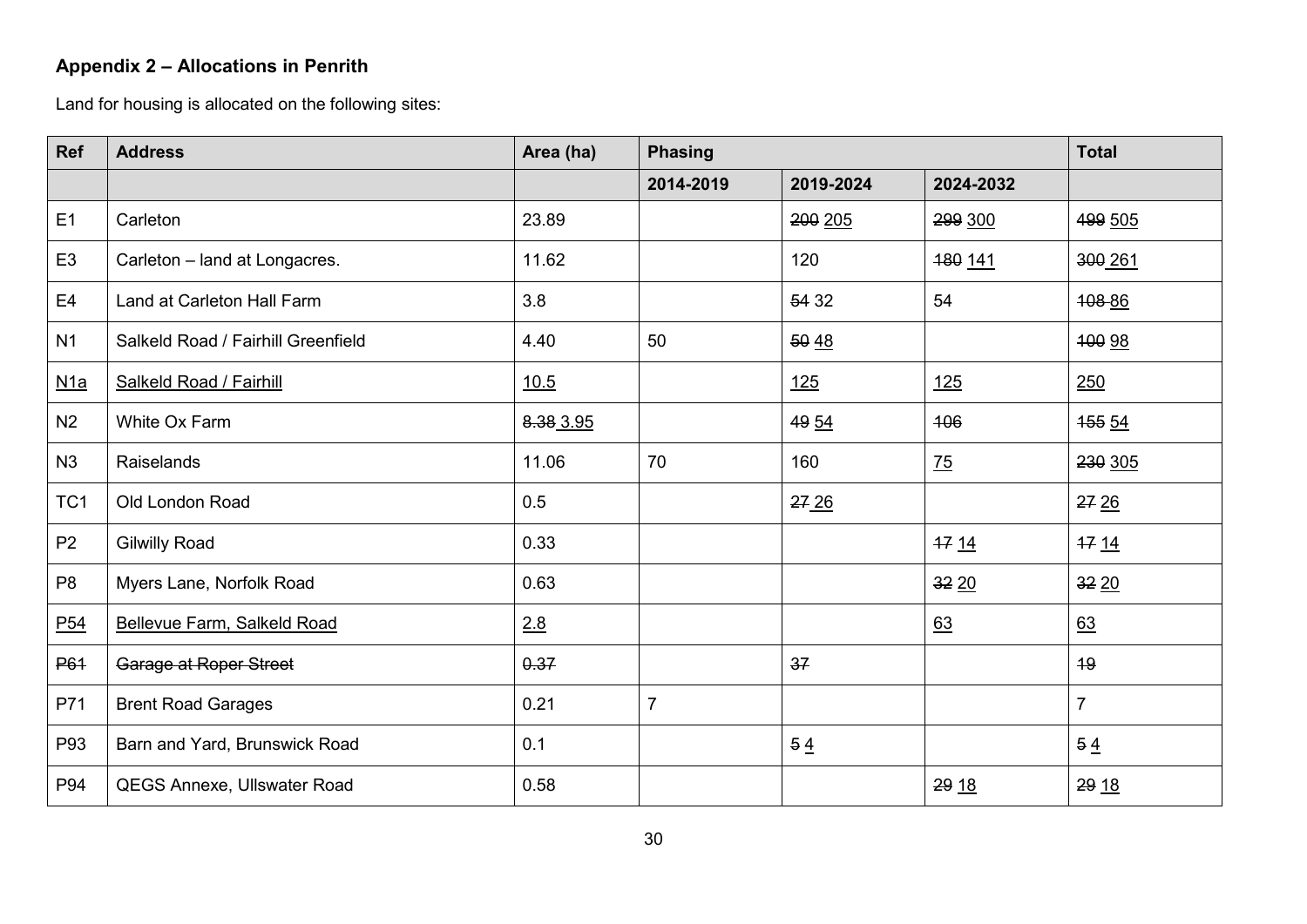| P115 | Car park off Brentfield Way | 0.14 |                | ₩      |        | $40 - 7$<br><b>STEP IN THE UPPER</b> |
|------|-----------------------------|------|----------------|--------|--------|--------------------------------------|
|      | <b>Total</b>                |      | <b>125 134</b> | 742774 | 747810 | 1554 1718                            |

<span id="page-30-0"></span>

| <b>Ref</b> | <b>Address</b>                       | Developable Area (ha) |
|------------|--------------------------------------|-----------------------|
| 2A         | Gilwilly Industrial Estate extension | 11.91                 |
| <b>MPC</b> | Skirsgill                            | 3.29                  |
|            | <b>Total</b>                         | 15.2                  |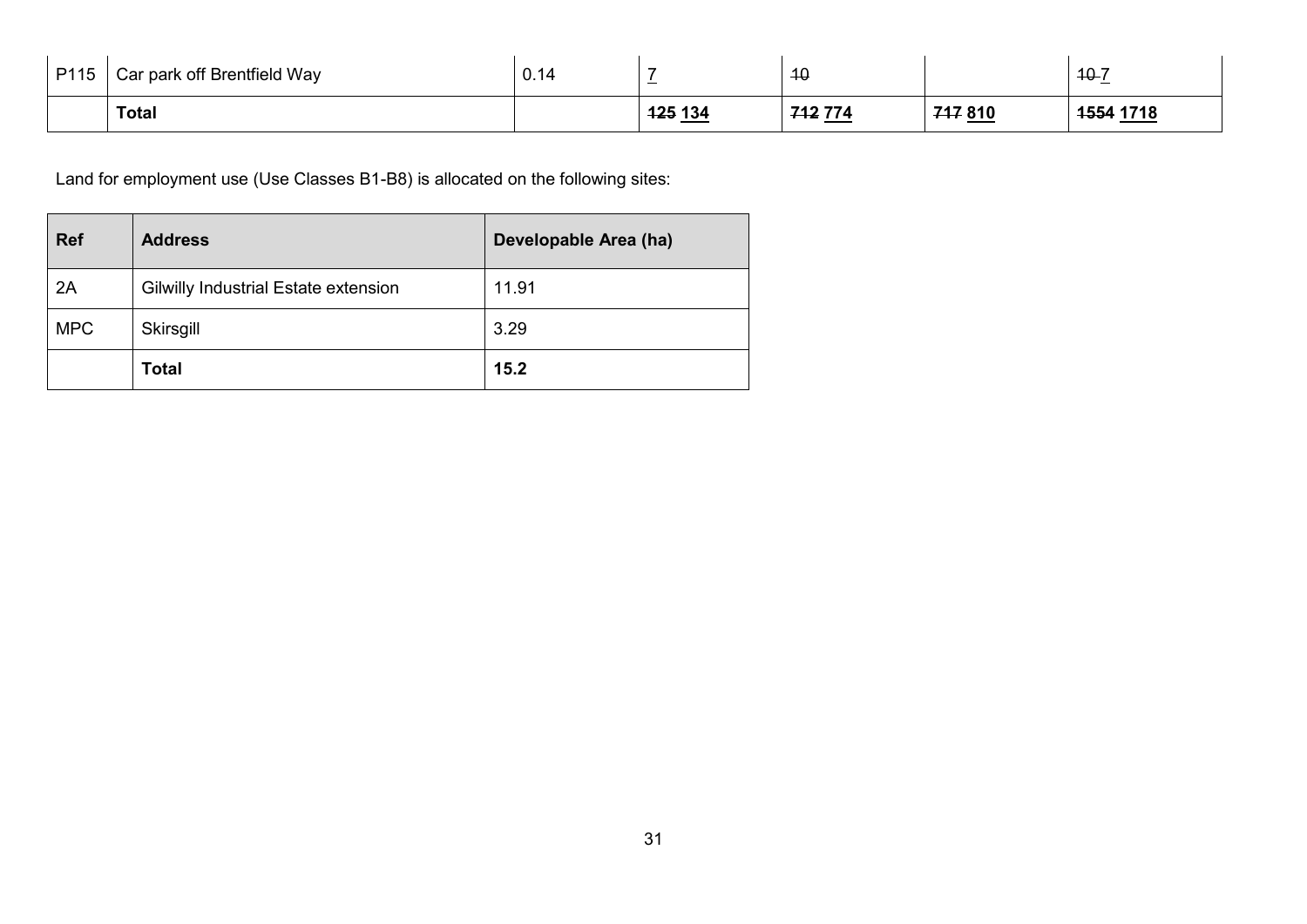#### <span id="page-31-0"></span>**Appendix 3 – Allocations in Alston**

<span id="page-31-1"></span>Land for housing is allocated on the following sites:

| <b>Ref</b>      | <b>Address</b>                       | Area    | <b>Phasing</b> |           |           | <b>Total</b> |
|-----------------|--------------------------------------|---------|----------------|-----------|-----------|--------------|
|                 |                                      |         | 2014-2019      | 2019-2024 | 2024-2032 |              |
| AL <sub>1</sub> | Jollybeard Lane                      | 4.32    |                |           | 40        | 40           |
| AL8             | <b>Tyne Café and Garage Building</b> | 0.35    |                | <u>18</u> |           | <u>18</u>    |
| <b>AL11</b>     | <b>Land South of Primary School</b>  | 4.04    |                |           | 10        | 10           |
| <b>AL12</b>     | High Mill (Mixed Use)                | 0.12    | 6              |           |           | 6            |
| AL13            | Land at Clitheroe                    | 0.652.6 |                | 20        | 35        | 20 55        |
| <b>AL16</b>     | Land adj. to Primary School          | 0.7     |                |           | 40        | 10           |
|                 | <b>Total</b>                         |         | $6-0$          | 38        | 60 35     | 86-73        |

<span id="page-31-2"></span>

| <b>Ref</b> | <b>Address</b>         | Developable Area (ha) |
|------------|------------------------|-----------------------|
| 24         | Skelgillside Workshops | 1.31                  |
| 26         | High Mill (Mixed Use)  | n/a                   |
|            | Total                  | 1.31                  |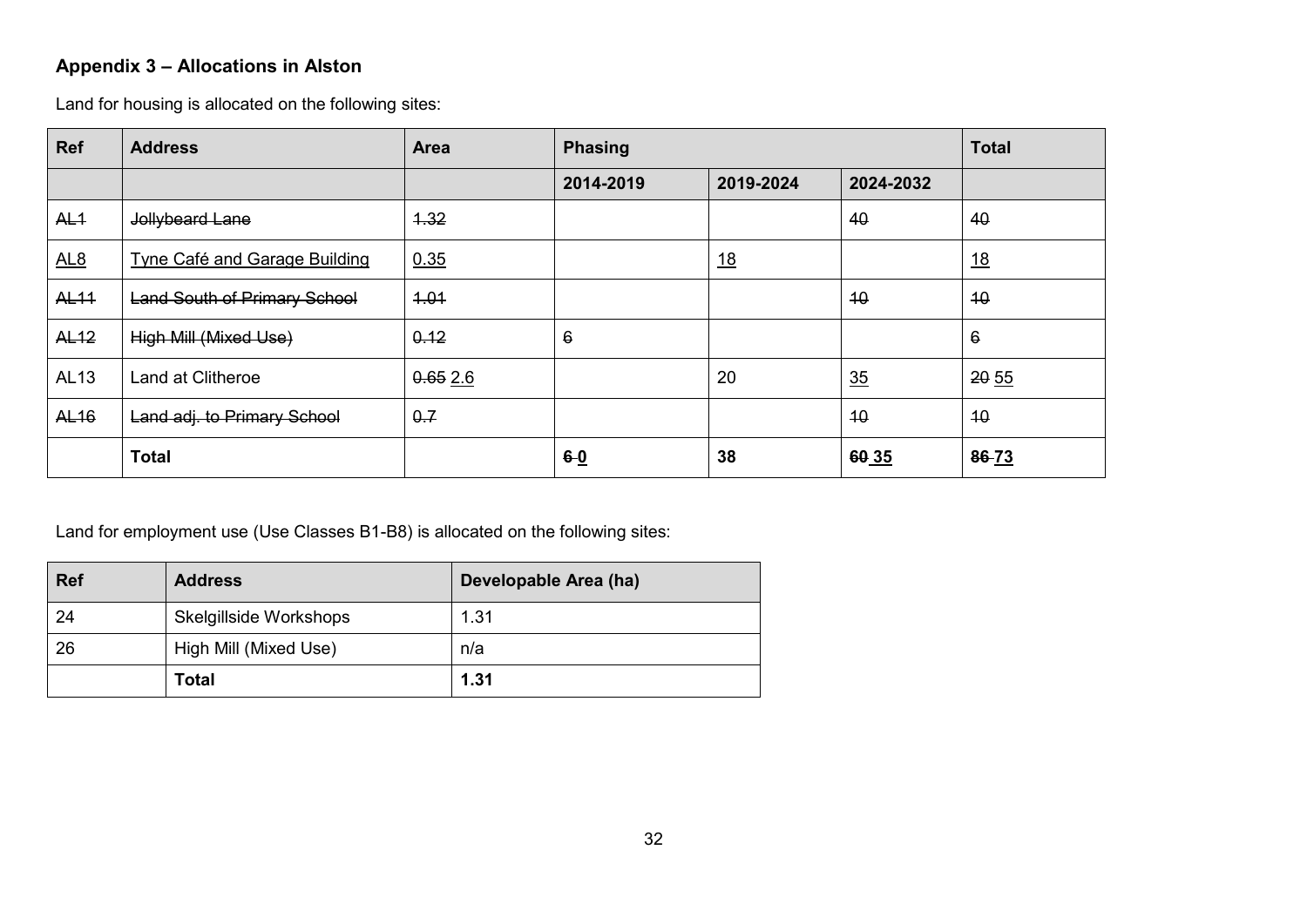#### <span id="page-32-0"></span>**Appendix 4 – Allocations in Appleby**

<span id="page-32-1"></span>Land for housing is allocated on the following sites:

| <b>Ref</b>       | <b>Address</b>                                 | Area (ha) | <b>Phasing</b> |           |           | <b>Total</b> |
|------------------|------------------------------------------------|-----------|----------------|-----------|-----------|--------------|
|                  |                                                |           | 2014-2019      | 2019-2024 | 2024-2032 |              |
| AP <sub>10</sub> | Land to the South of Station Road              | 4.02      |                | $30 - 15$ | 35 30     | 65 45        |
| AP11             | Fields adjacent to the Coal Yard, Station Yard | 3.44      |                | 40-15     | 50 24     | 90 39        |
| AP16             | <b>Land behind Cross Croft</b>                 | 5.06      |                |           | 115       | 115          |
| AP24             | Land at Westmorland Road                       | 0.49      |                |           | 15        | 15           |
|                  | <b>Total</b>                                   |           |                | 70-30     | 85 184    | 155 214      |

<span id="page-32-2"></span>

| <b>Ref</b> | <b>Address</b>                       | Developable Area (ha) |
|------------|--------------------------------------|-----------------------|
| 19         | <b>Cross Croft Industrial Estate</b> | 2.56                  |
| 21         | The Old Creamery                     | 1.98                  |
| 23         | Shire Hall                           | n/a                   |
|            | <b>Total</b>                         | 4.54                  |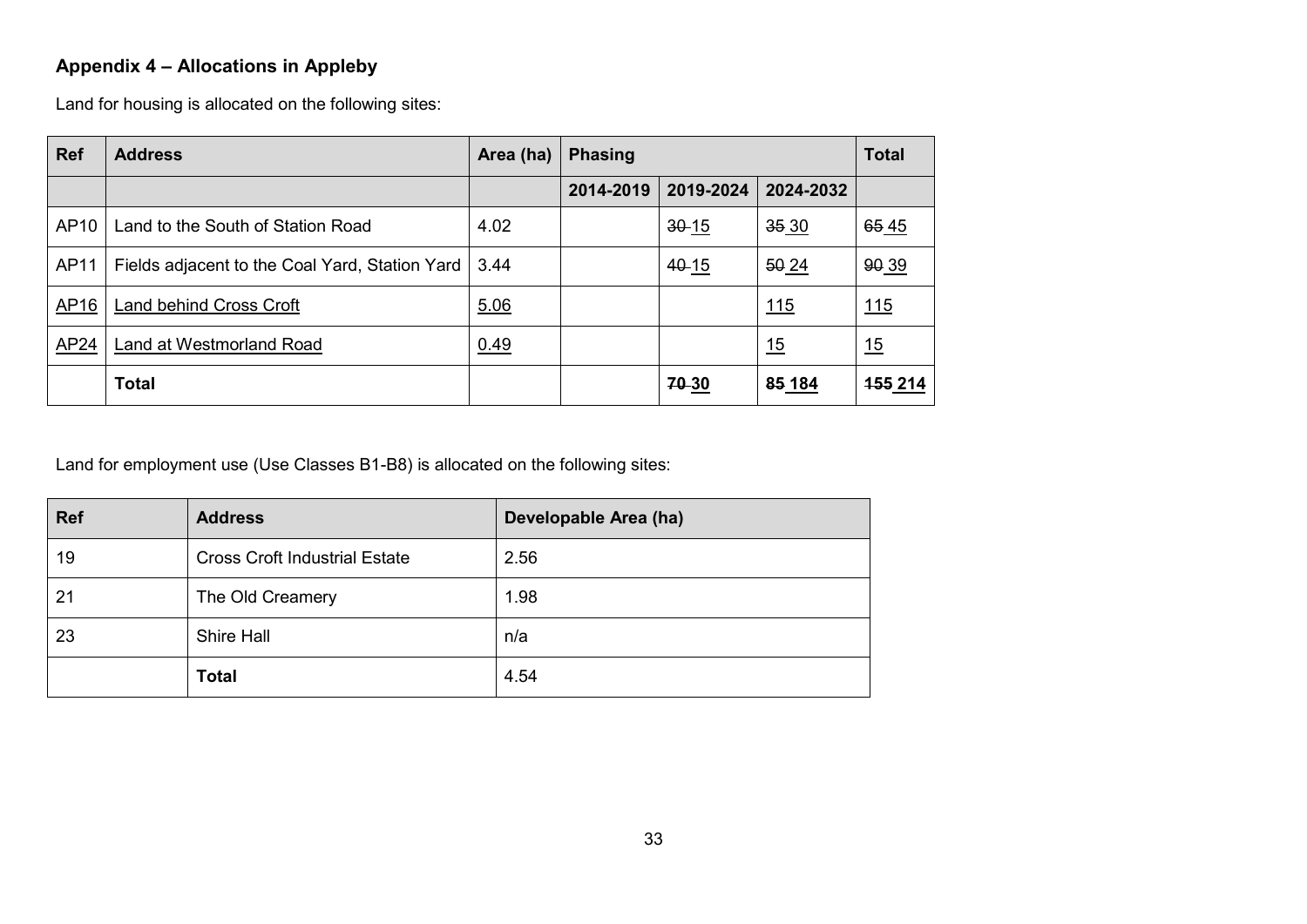#### <span id="page-33-0"></span>**Appendix 5 – Allocations in Kirkby Stephen**

<span id="page-33-1"></span>Land for housing is allocated on the following sites:

| <b>Ref</b>       | <b>Address</b>                   | <b>Area</b>  | <b>Phasing</b> |                |                | <b>Total</b>          |
|------------------|----------------------------------|--------------|----------------|----------------|----------------|-----------------------|
|                  |                                  |              | 2014-2019      | 2019-2024      | 2024-2032      |                       |
| KS <sub>3b</sub> | South Road/Whitehouse Farm       | 1.2          |                | $\frac{38}{5}$ |                | $\frac{38}{1}$        |
| <b>KS13</b>      | Land to west of Faraday Road     | 4.09<br>5.39 |                | $-40-60$       | 30-68          | 70-128                |
| <b>KS15</b>      | Land adjacent Croglam Lane       | 2.55         |                | 30             | 30             | 60                    |
| <b>KS17</b>      | <b>Land behind Park Terrace</b>  | 0.75         |                | 23 24          |                | 23 24                 |
| <b>KS18</b>      | Land adj. to Croglam Park        | 1.18         |                | 3513           |                | 35 13                 |
| <b>KS24</b>      | Land adj to Manor Court          | 1.2          |                |                | $\frac{38}{2}$ | $\frac{38}{1}$        |
| <b>KS26</b>      | Land at Christian Head Care Home | 0.2          |                |                | $\overline{9}$ | $\overline{\partial}$ |
|                  | <b>Total</b>                     |              | 0              | 128 135        | 60 115         | 188 250               |

<span id="page-33-2"></span>

| <b>Ref</b> | <b>Address</b>                   | Developable Area (ha) |
|------------|----------------------------------|-----------------------|
| 33         | Kirkby Stephen Business Park     | 3.33                  |
| <u>KS5</u> | Land adjacent to Mountain Rescue | 0.74                  |
|            | Total                            | 4.07                  |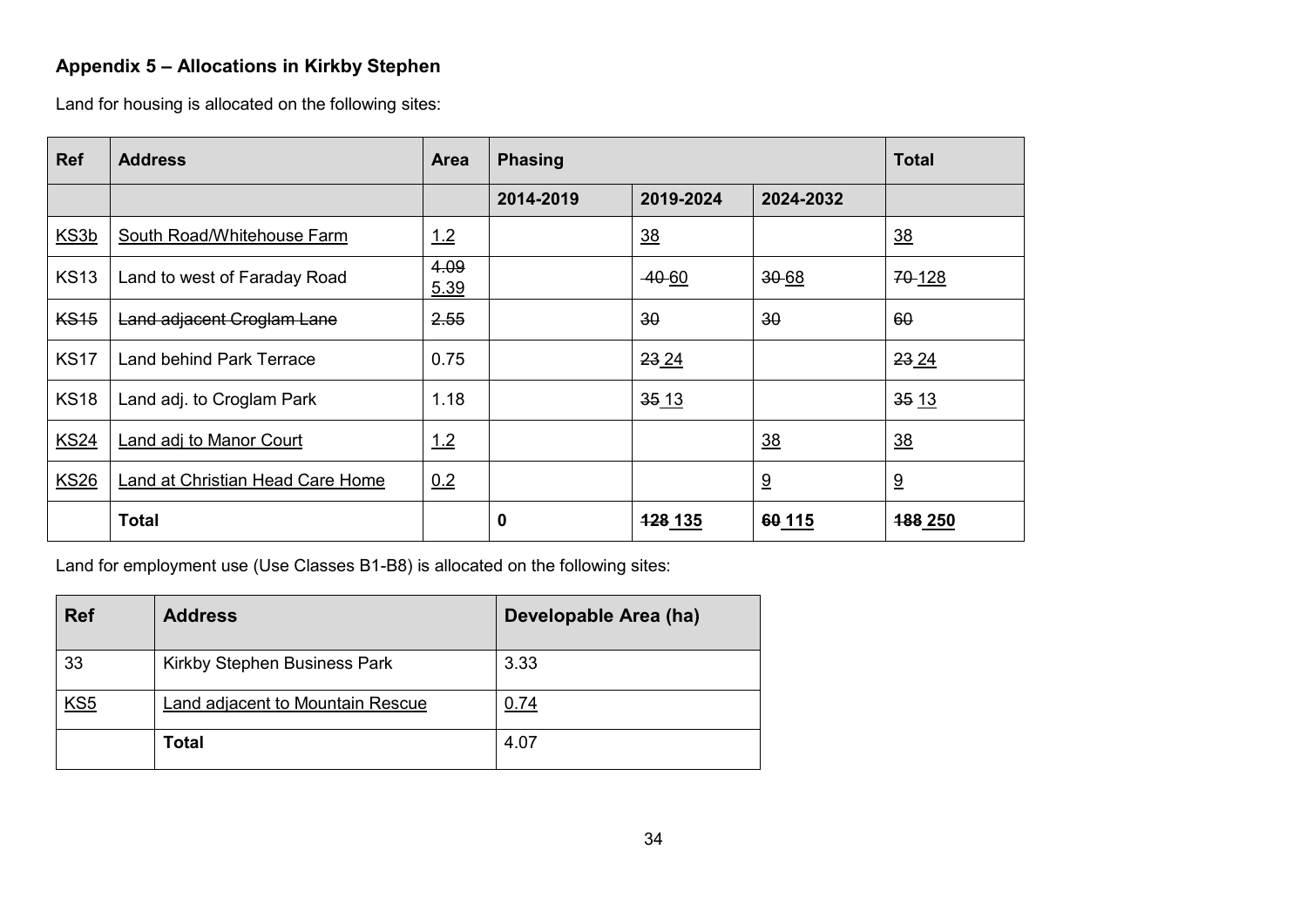#### <span id="page-34-0"></span>**Appendix 6 – Allocations in the key hubs**

<span id="page-34-1"></span>Land for housing is allocated on the following sites:

| Key hub                               | <b>Ref</b>          | <b>Address</b><br>Area (ha)                                |            | <b>Total</b>    |
|---------------------------------------|---------------------|------------------------------------------------------------|------------|-----------------|
|                                       |                     |                                                            |            |                 |
| Armathwaite                           | LAR3a               | Land to north east of Armathwaite                          | 0.73       | 15              |
| Brough and<br>Church<br><b>Brough</b> | LBR1<br>Rowan House |                                                            | 0.41       | 10              |
| Culgaith                              | LCU3                | Land at Lime Tree Farm                                     | 0.76       | 18              |
| Greystoke                             | LGR <sub>5</sub>    | <b>Land east of Howard Park</b>                            | <u>1.4</u> | 28              |
| High and<br>Low Hesket                | LHH2                | <b>Land adjacent to Elm Close</b>                          | 1.06       | 15              |
|                                       | LKT1                | <b>Land opposite the Primary School</b>                    | 1.0        | $\overline{24}$ |
| <b>Kirkby Thore</b>                   | LKT <sub>3</sub>    | Townhead                                                   | 0.6        | 14              |
| Nenthead                              | LNE3                | <b>Wright Brothers Garage</b>                              | 0.56       | 13              |
| Plumpton                              | LPL <sub>2</sub>    | Land adjacent to Byrnes Close                              | 1.26       | 28              |
|                                       | LSH <sub>1</sub>    | West Lane                                                  | 0.27       | 8               |
|                                       | LSH <sub>5</sub>    | Land behind Woodville Terrace                              | 0.6        | 14              |
| Shap                                  | LSH <sub>13</sub>   | <b>Land behind Carl Lofts</b>                              | 0.66       | 15              |
|                                       | <b>LSH14</b>        | <b>Land adjacent to the Library</b>                        | 0.17       | $\overline{5}$  |
|                                       | LSH <sub>16</sub>   | <b>Former Food Factory</b>                                 | 0.63       | 15              |
| <b>Stainton</b>                       | LST <sub>9</sub>    | <b>Land to the west of Lakeland Free Range Egg Company</b> | 1.57       | 20              |